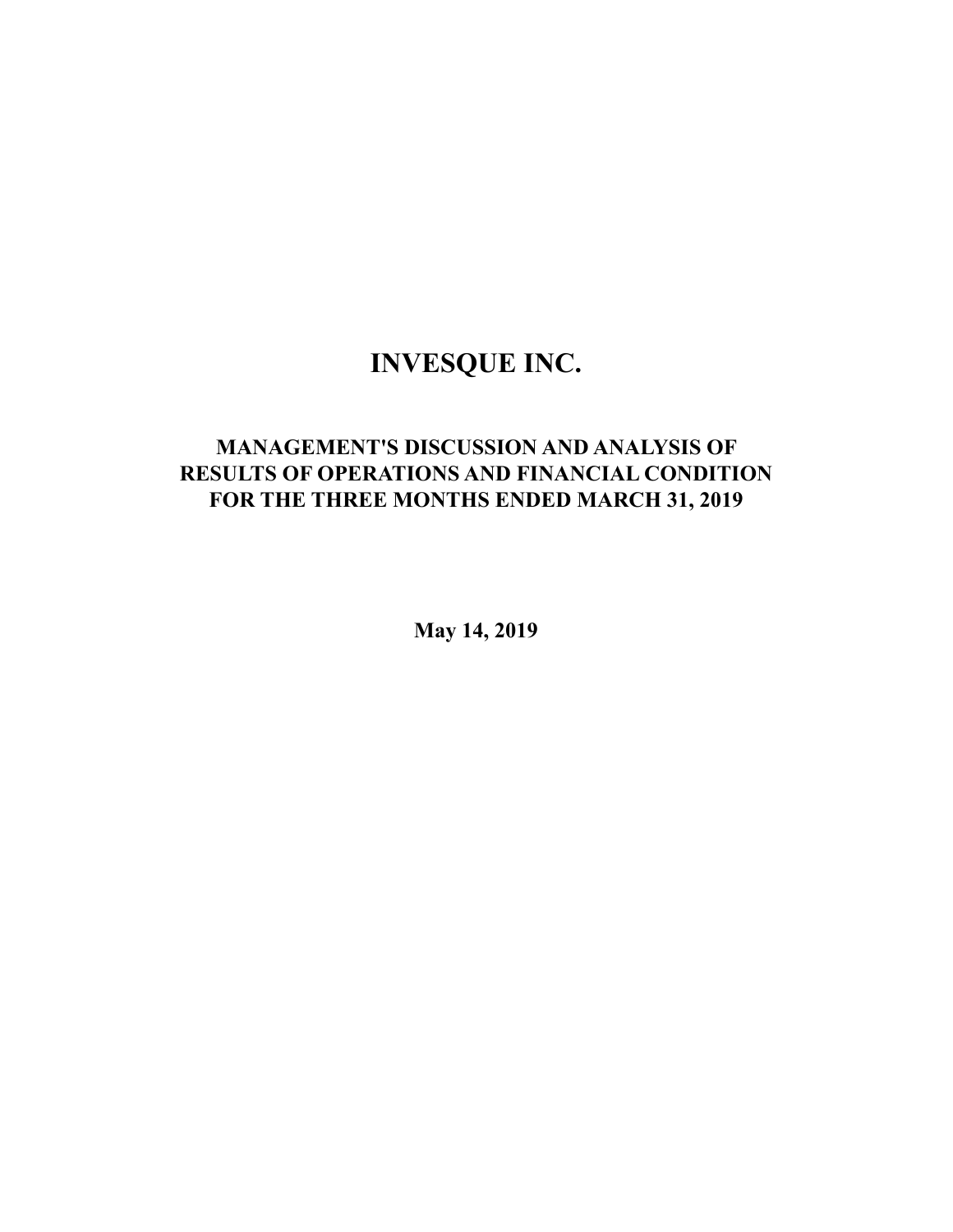#### **Basis of presentation**

Financial data in this Management's Discussion and Analysis of Results of Operations and Financial Condition ("MD&A") is for the three months ended March 31, 2019. Financial data has been prepared in accordance with International Financial Reporting Standards ("IFRS") as issued by the International Accounting Standards Board.

This MD&A is intended to provide readers with an assessment of the performance of Invesque Inc. (the "Company") for the three months ended March 31, 2019. This MD&A should be read in conjunction with the audited consolidated financial statements and notes of the Company for the years ended December 31, 2018 and 2017 and the unaudited condensed consolidated interim financial statements and notes of the Company for the three months ended March 31, 2019 and 2018.

Additional information relating to the Company, including the Company's annual information form for the year ended December 31, 2018 (the "2018 AIF"), can be found on SEDAR at www.sedar.com.

All financial information is in thousands of U.S. dollars unless otherwise noted.

## **Forward-looking disclaimer**

Certain information in this MD&A may constitute "forward-looking" statements which involve known and unknown risks, uncertainties and other factors, which may cause the actual results, performance or achievements of the Company or industry results to be materially different from any future results, performance or achievements expressed or implied by such forwardlooking statements. Forward-looking statements (which involve significant risks and uncertainties and should not be read as guarantees of future performance or results) include statements related to, among other things, the expected seniors housing and care industry and demographic trends, acquisitions, development activities, future maintenance and leasing expenditures, financing, the availability of financing sources and income taxes. Management of the Company ("Management") believes that the expectations reflected in forward-looking statements are based upon reasonable assumptions; however, Management can give no assurance that actual results will be consistent with these forward-looking statements.

Without limiting the foregoing, the words "believe", "expect", "anticipate", "should", "may", "will", "intend", "estimate" and similar expressions identify forward-looking statements.

Factors that could cause actual results, performance or achievements to differ materially from those expressed or implied by forward-looking statements include, but are not limited to, general economic conditions, competitive uncertainties and contingencies, demographic and industry trends, legislative and regulatory changes, tax laws and those factors set forth under the heading "Risks and Uncertainties" in this MD&A and 2018 AIF. Readers are cautioned that the foregoing list of factors that may affect future results is not exhaustive. When relying on forward-looking statements to make decisions, with respect to the Company, investors and others should carefully consider the foregoing factors and other uncertainties and potential events.

These forward-looking statements are made as of May 14, 2019 and the Company assumes no obligation to update or revise them to reflect new events or circumstances, except as required by law.

# **Financial Measures not Defined Under IFRS**

Certain terms used in this MD&A are performance measures that are not defined by IFRS such as Funds From Operations ("FFO"), Adjusted Funds From Operations ("AFFO"), fixed charge coverage ratio, payout ratio, effective payout ratio, earnings before interest, income taxes, depreciation, amortization and rent ("EBITDAR"), earnings before interest, income taxes, depreciation, amortization, rent and management fees ("EBITDARM") and any related per share amounts used by the Company to measure, compare and explain the operating results and financial performance of the Company. Such performance measures do not have standardized meanings under IFRS and therefore may not be comparable to similar measures presented by other issuers. Such performance measures should not be construed as alternatives to income (loss) and comprehensive income (loss) or cash flows from operating activities calculated in accordance with IFRS. Further, the supplemental measures used by management may not be comparable to similar measures presented by other real estate enterprises. Management believes that these terms are relevant measures in comparing the Company's performance to industry data and assessing its ability to meet its ongoing obligations.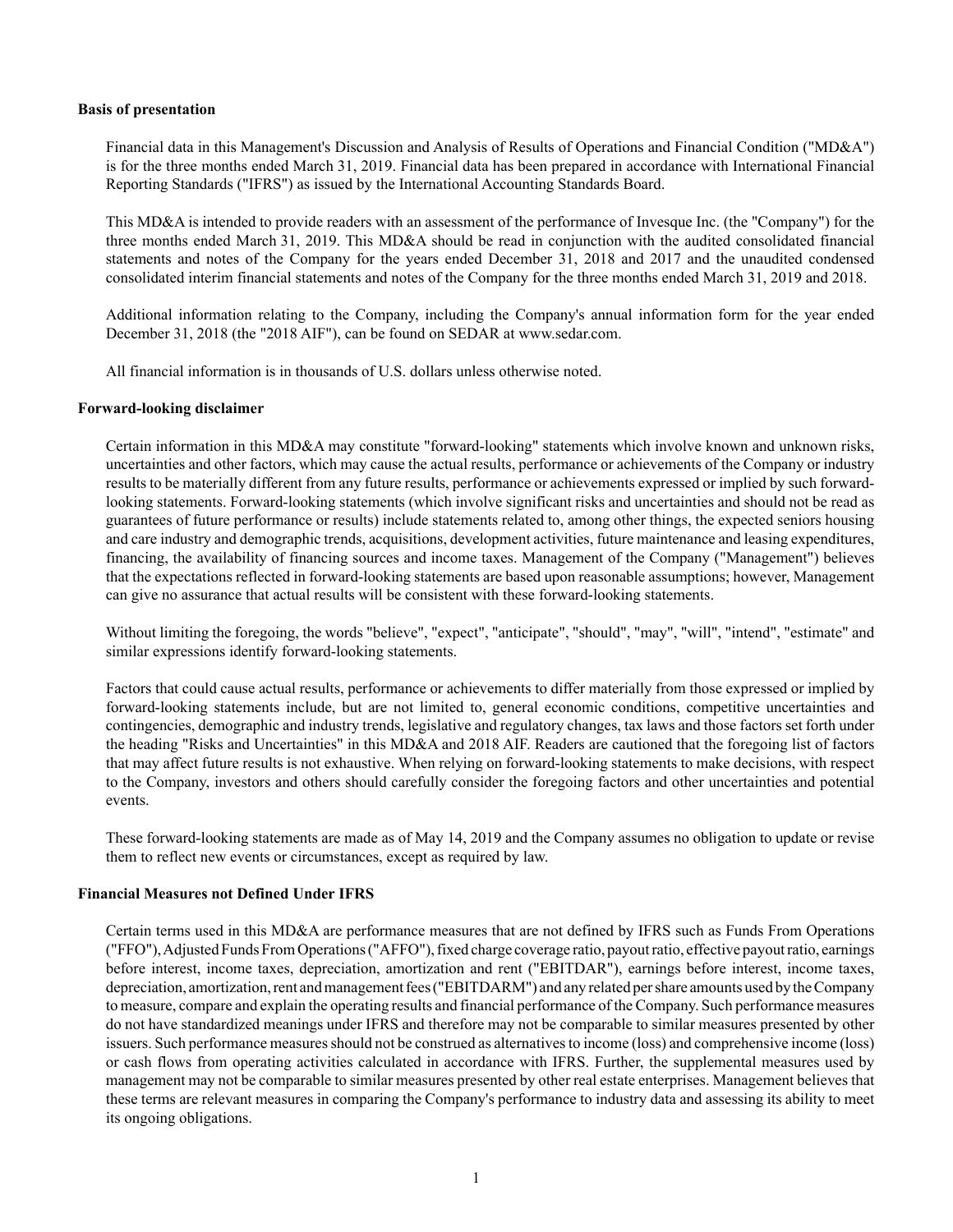# **Business Overview**

Invesque Inc. is a corporation continued under the *Business Corporations Act* (British Columbia). Effective January 3, 2018, the Company changed its name from "Mainstreet Health Investments Inc." to "Invesque Inc.". The registered office of the Company is located at 700 W Georgia Street, 25th Floor, Vancouver, British Columbia V7Y 1B3 and the head office of the Company is located at 333 Bay Street, Suite 3400, Toronto, Ontario, M5H 2S7.

The Company is a North American health care real estate company with a growing portfolio of high quality health care properties and medical office buildings located in the United States and Canada that partners with industry leading operators to invest across the health care spectrum. The Company's current portfolio includes investments in independent living, assisted living, memory care, skilled nursing, transitional care, and medical office properties, which are operated primarily under longterm leases and joint venture arrangements. For the Company's seniors housing properties, it generally owns the land and buildings and leases them to operators on a long-term, triple-net lease basis or has an interest in both the property and operations in joint ventures and joint arrangements with the operating partner at the facility. Under a triple-net lease structure, the tenant operators assume the operational risks and expenses associated with operating a seniors housing and care facility on the leased premises. The tenant operators provide and manage the service offerings available at the facilities, deliver all care services, and maintain the buildings. The Company's multi-tenant medical office portfolio is operated via a third party asset management contract with Mohawk Realty Advisors Ltd ("Mohawk").

- **Independent Living ("IL") Communities:** ILcommunities are the least medically-intensive type of senior housing and care properties. These communities are designed to serve the healthiest residents among seniors housing and care properties. IL communities come in many forms ranging from age-restricted apartment communities to villa homes which are on a retirement village campus. IL communities in North America are generally unregulated and unlicensed, and most receive revenue solely through private pay sources.
- **Assisted Living ("AL") Communities:** ALcommunities provide relatively independent elderly persons with typical amenities associated with less medically-intensive senior housing and care as well as assistance with activities of daily living and some healthcare services. Services provided at AL communities typically include 24-hour care for resident protection, an emergency response system, dining, housekeeping, maintenance and transportation. Agrowing number of AL communities offer services specifically designed for residents with Alzheimer's and/or memory care needs. AL communities in the United States are typically licensed and regulated by state and local governments rather than the federal government. In Canada, AL communities are licensed or certified and regulated in most jurisdictions. AL communities receive revenue from private pay and/or third-party pay sources.
- **Skilled Nursing Facilities ("SNFs") and Transitional Care Centers ("TCCs"):** SNFs (referred to as Long-Term Care Facilities ("LTCs") in Canada) are senior care facilities that provide assistance with daily life activities and have licensed nursing staff on duty 24 hours per day. These facilities provide the most intensive level of medical and nursing care in a residential setting for seniors, typically treating residents with physical or mental impairments that prevent them from living in IL or AL communities. In many cases, these facilities supplement hospital care by providing care to patients who require medical and therapeutic services but are stable enough to have these services provided in a facility that is less expensive than a hospital or other post-acute care setting. SNFs also provide transitional care services, often referred to as TCCs, which are designed for post-operative patients transitioning from the hospital to their home. SNFs and LTCs in North America are subject to extensive federal, state and provincial regulation, and primarily rely on government reimbursement and third-party insurance providers for payment.
- **Medical Office Buildings ("MOB"):** MOBs represent a large segment of health care real estate comprised of various outpatient health care settings. Outpatient care, sometimes referred to as ambulatory care, is defined as medical care or treatment that does not require an overnight stay in a hospital or medical facility. The MOB segment is one of the largest segments of outpatient care. Ownership of outpatient care settings and MOBs is highly fragmented; typical owners include hospitals, health systems, independent physicians and physician groups, individual investors and institutional real estate owners, such as real estate investment trusts. Unlike seniors housing and care properties, the utilization of outpatient care settings and MOBs is generally not age restricted and is available to all segments of the population.

As of May 14, 2019, the Company owns or has a majority interest in a portfolio of 87 properties in the United States comprised of 55 assisted living and memory care facilities, 14 skilled nursing facilities, 14 transitional care properties, and 4 medical office buildings. The Company also owns 11 medical office buildings and jointly owns the real estate of 4 seniors housing and care facilities in Canada.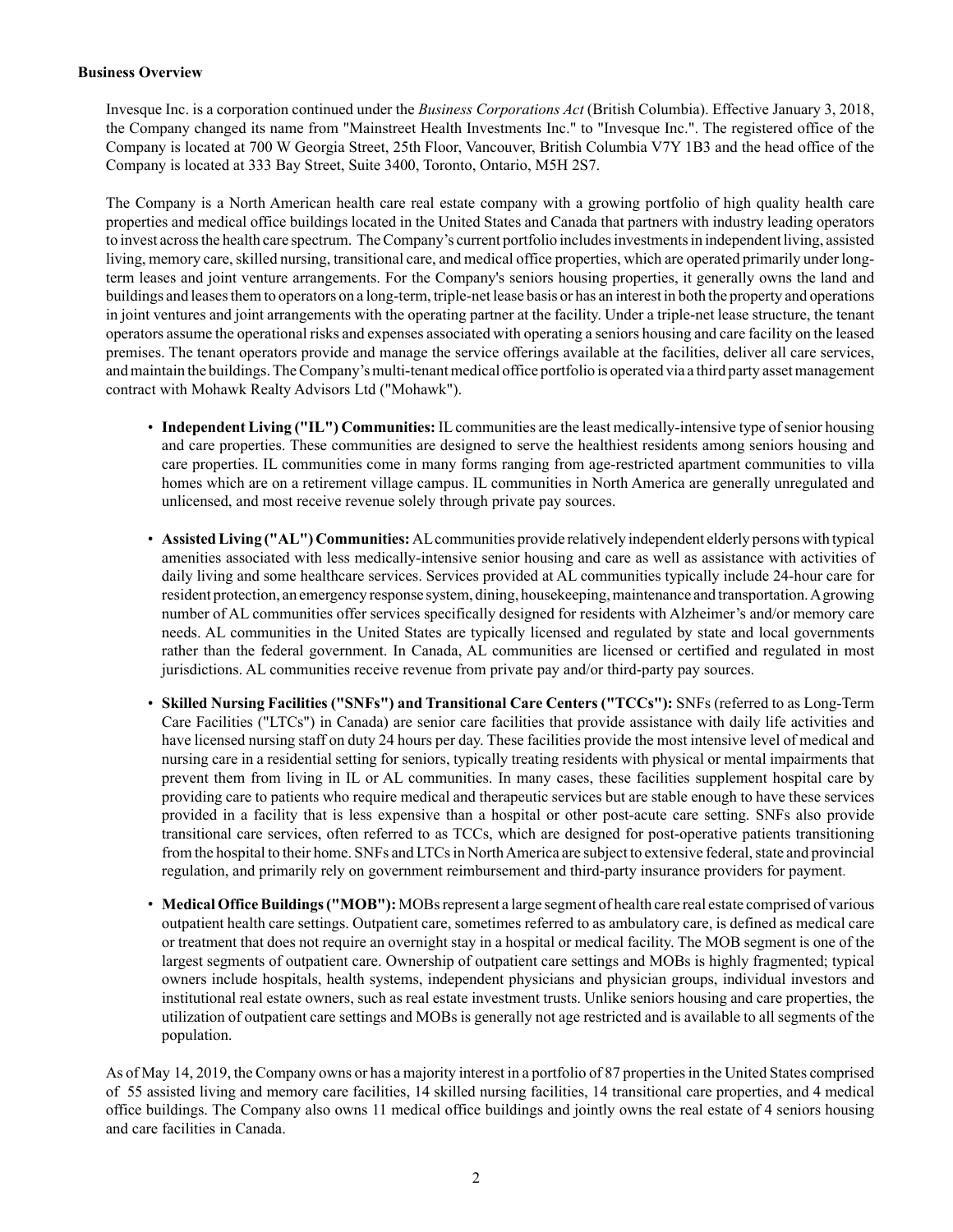The Company's geographic footprint as of May 14, 2019:



Management believes that certain characteristics of the North American seniors housing and care industry, including favorable demographic trends, increasing demand with stagnant supply of new facilities and the shift from high cost hospitals for postacute care to lower cost settings such as skilled nursing facilities, provide for a unique investment opportunity. The increased demand for healthcare facilities further enforces the growing demand for healthcare spending in medical office buildings as well. Management also believes that, as a result of the high quality of the Company's properties, its triple-net lease and joint venture structures and its relationships with reputable operators and industry participants, the Company is well-positioned to succeed in the industry by capitalizing on these market opportunities.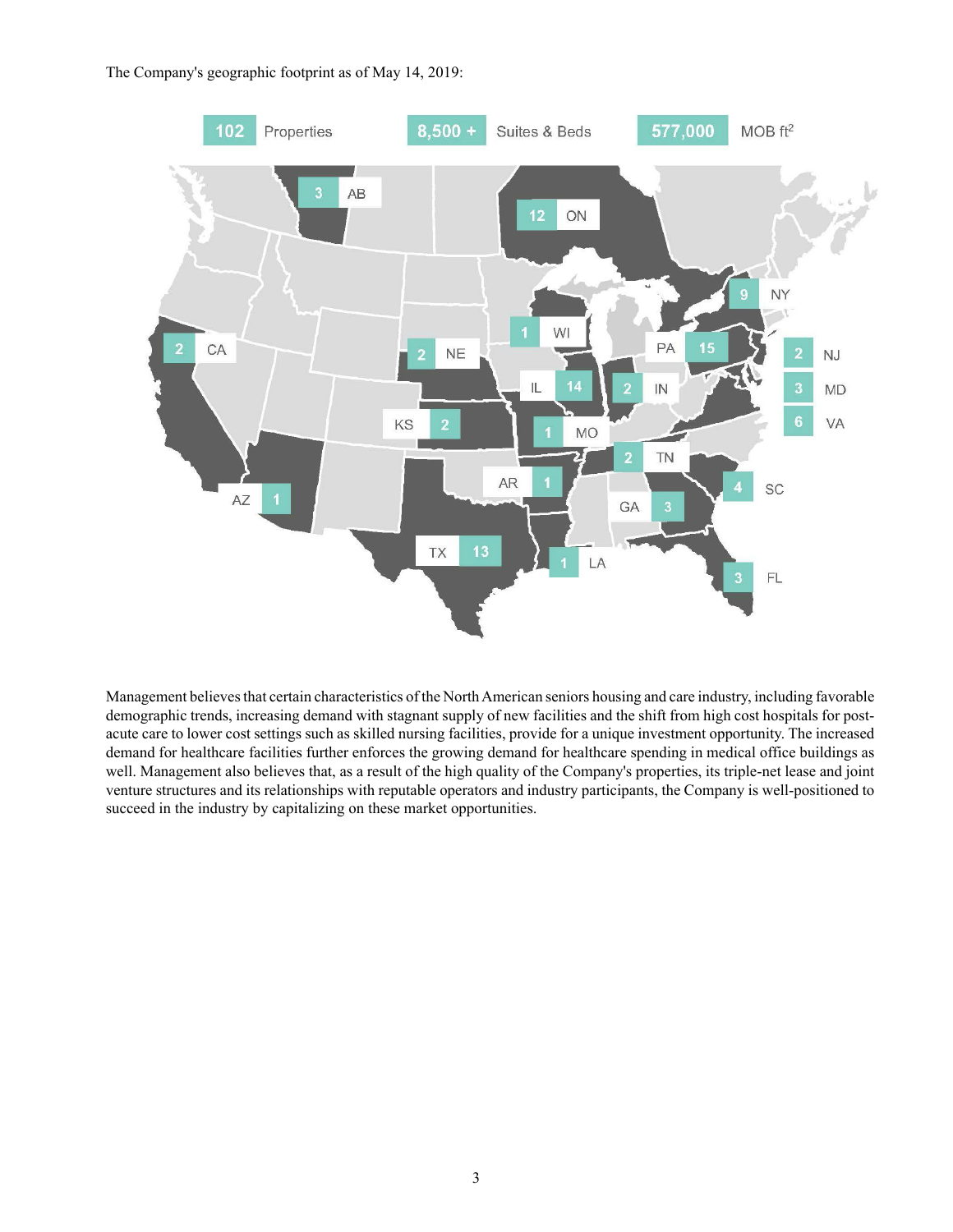# **Recent Activities**

## *Recent Acquisitions*

The following asset acquisitions were completed during the three months ended March 31, 2019:

|                                             |               | Allen, TX | Oswego, IL | Total          |
|---------------------------------------------|---------------|-----------|------------|----------------|
| Number of consolidated properties acquired: |               |           |            | $\mathfrak{D}$ |
| Net assets acquired:                        |               |           |            |                |
| Investment properties                       | S             | 8,136 \$  | 22,113 \$  | 30,249         |
| Working capital balances                    |               |           | (21)       | (21)           |
|                                             | <sup>\$</sup> | 8,136 \$  | 22,092 \$  | 30,228         |
| Consideration paid/funded:                  |               |           |            |                |
| Cash                                        |               | 2,445     | 22,092     | 24,537         |
| Proceeds from mortgage payable, net of fees |               | 5,591     |            | 5,591          |
| Deposit applied against purchase price      |               | 100       |            | 100            |
|                                             | <sup>\$</sup> | 8,136 \$  | 22,092 \$  | 30,228         |

On January 16, 2019, the Company acquired a memory care facility leased to an operator located in Allen, TX for a purchase price of \$8,100 plus transaction costs. The Company entered into a new mortgage secured by the property to fund \$5,693 of the purchase price and funded the remainder of the purchase with cash on hand.

On March 15, 2019, the Company acquired a skilled nursing property located in Oswego, IL for a purchase price of \$22,000 plus transaction costs funded with cash on hand. The building is operated by the tenant operator of the Symphony Portfolio ("Symcare"). The original master lease with Symcare was amended to include this new building.

#### *Subsequent Events*

On April 30, 2019, the Company purchased two buildings located in Chicago, IL and Glendale, WI from Symcare for total consideration of \$30,000 plus transaction costs. The transaction was funded by the issuance of \$5,000 in shares and cash on hand. The original master lease with the Symcare operator was amended to include these new buildings.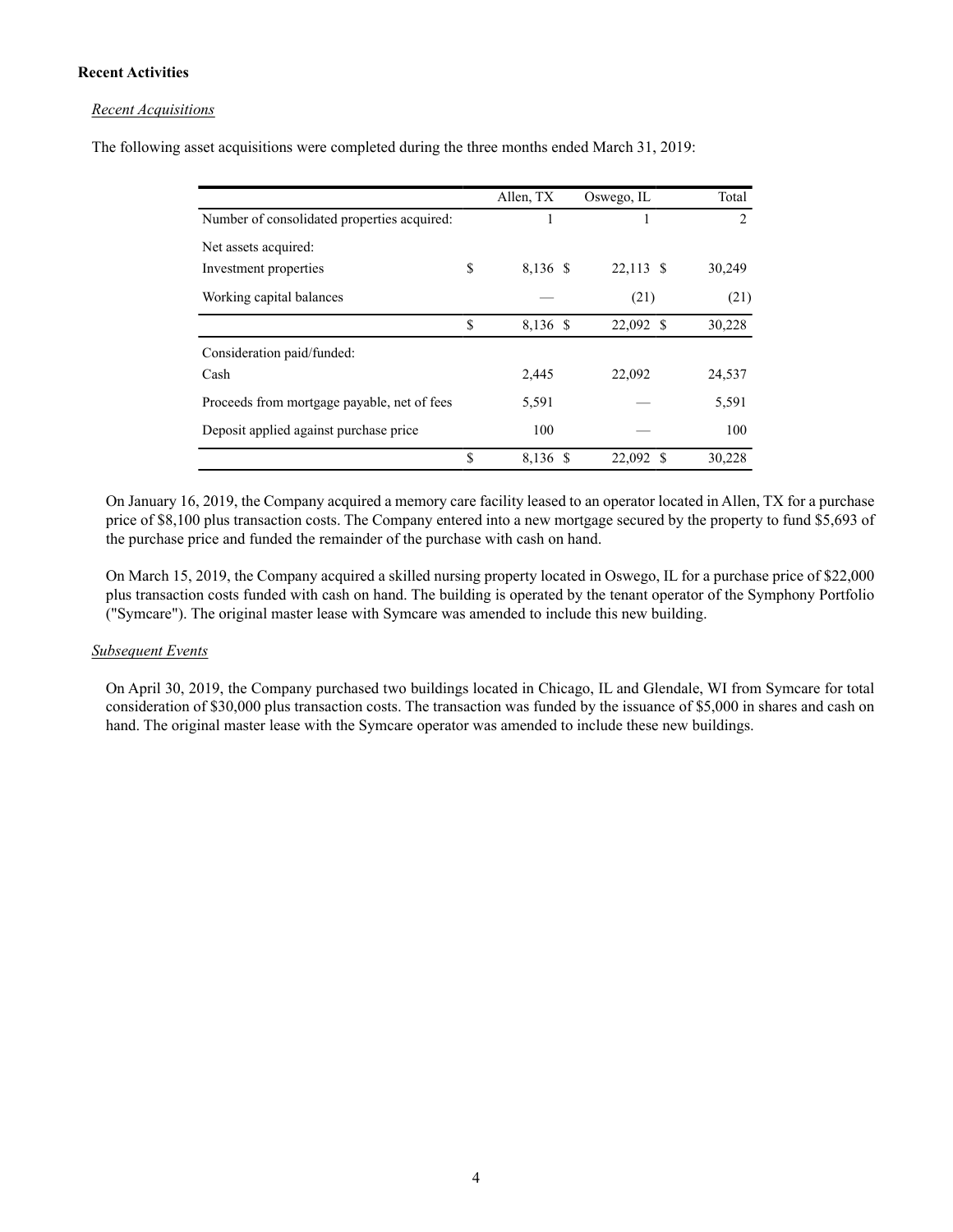# **Selected Financial Information**

|  | (dollar amounts in thousands of U.S. Dollars, except per share amounts) |
|--|-------------------------------------------------------------------------|
|  |                                                                         |

|                                                                                   | As at March 31, |               |                                                         |
|-----------------------------------------------------------------------------------|-----------------|---------------|---------------------------------------------------------|
|                                                                                   | 2019            | 2018          |                                                         |
| Consolidated properties                                                           | 82              |               | 71                                                      |
| Weighted average lease term to maturity (excludes renewal options) <sup>(4)</sup> | 12.5 years      |               | 12.0 years                                              |
| Average facility age                                                              | $10.2$ years    |               | $11.5$ years                                            |
| Total assets                                                                      | \$<br>1,324,034 | -S            | 1,178,848                                               |
| Total indebtedness                                                                | \$<br>778,415   | - S           | 623,782                                                 |
| Debt to total assets %                                                            | 58.8%           |               | 52.9%                                                   |
| Weighted average interest rate <sup>(1)</sup>                                     | 4.8%            |               | 4.9%                                                    |
| Joint venture properties                                                          | 18              |               | 18                                                      |
| Joint venture total assets                                                        | \$<br>295,918   | $\mathcal{S}$ | 310,193                                                 |
| Joint venture indebtedness                                                        | \$<br>175,923   | - \$          | 178,517                                                 |
| Joint venture debt to total assets %                                              | 59.4%           |               | 57.6%                                                   |
| Joint venture weighted average interest rate <sup>(5)</sup>                       | 4.8%            |               | 4.5%                                                    |
|                                                                                   | March 31, 2019  |               | Three months ended Three months ended<br>March 31, 2018 |
| Revenue                                                                           | \$<br>29,224    | $\mathbb{S}$  | 23,039                                                  |
| Finance costs                                                                     | \$<br>9,070     | \$            | 6,502                                                   |
| General and administrative expenses                                               | \$<br>3,481     | \$            | 2,733                                                   |
| Direct property operating expenses                                                | \$<br>1,302     | \$            |                                                         |
| Income (loss) from joint ventures                                                 | \$<br>(3,813)   | -S            | 806                                                     |
| Net income                                                                        | \$<br>7,205     | S             | 2,319                                                   |
| Total comprehensive income                                                        | \$<br>8,660     | S             | 1,813                                                   |
| Net income per share                                                              | \$<br>0.14      | \$            | 0.05                                                    |
| Diluted net income per share                                                      | \$<br>0.12      | \$            | 0.05                                                    |
| Funds from operations (FFO) <sup>(3)</sup>                                        | \$<br>12,623    | \$            | 11,707                                                  |
| FFO per share <sup>(3)</sup>                                                      | \$<br>0.24      | \$            | 0.27                                                    |
| Diluted FFO per share <sup>(3)</sup>                                              | \$<br>0.20      | \$            | 0.24                                                    |
| Adjusted funds from operations (AFFO) $^{(3)}$                                    | \$<br>10,976    | \$            | 10,092                                                  |
| AFFO per share $(3)$                                                              | \$<br>0.21      | \$            | 0.23                                                    |
| Diluted AFFO per share (3)                                                        | \$<br>0.18      | -S            | 0.20                                                    |
| Common share dividends declared                                                   | \$<br>9,774     | <sup>S</sup>  | 8,012                                                   |
| Dividends declared per share                                                      | \$<br>0.18417   | -S            | 0.18417                                                 |
| Payout ratio <sup>(2)</sup>                                                       | 89%             |               | 79%                                                     |
| Effective payout ratio <sup>(2)</sup>                                             | 72%             |               | 78%                                                     |
| General and administrative expenses to total asset %                              | 0.26%           |               | 0.23%                                                   |

(1) The Company's weighted average interest rates at March 31, 2019 and 2018 included \$342,374 and \$245,615, respectively, of the Company's debt that is fixed with interest rate swaps.

(2) Payout ratio and effective payout ratio are financial measures not defined under IFRS. Payout ratio is calculated by dividing the common share dividends declared by AFFO. Effective payout ratio is calculated by dividing common share dividends payable in cash, as adjusted for DRIP participation, by AFFO.

(3) FFO and AFFO, and related per share amounts, are financial measures not defined under IFRS. Please refer to the "Financial Measures not Defined Under IFRS" section of this MD&A.

(4) The weighted average lease term to maturity does not include the medical office building portfolio.

(5) The Company's joint venture weighted average interest rate at March 31, 2019 and 2018 included \$83,480 and \$84,447, respectively of the joint ventures debt that is fixed with interest rate swaps.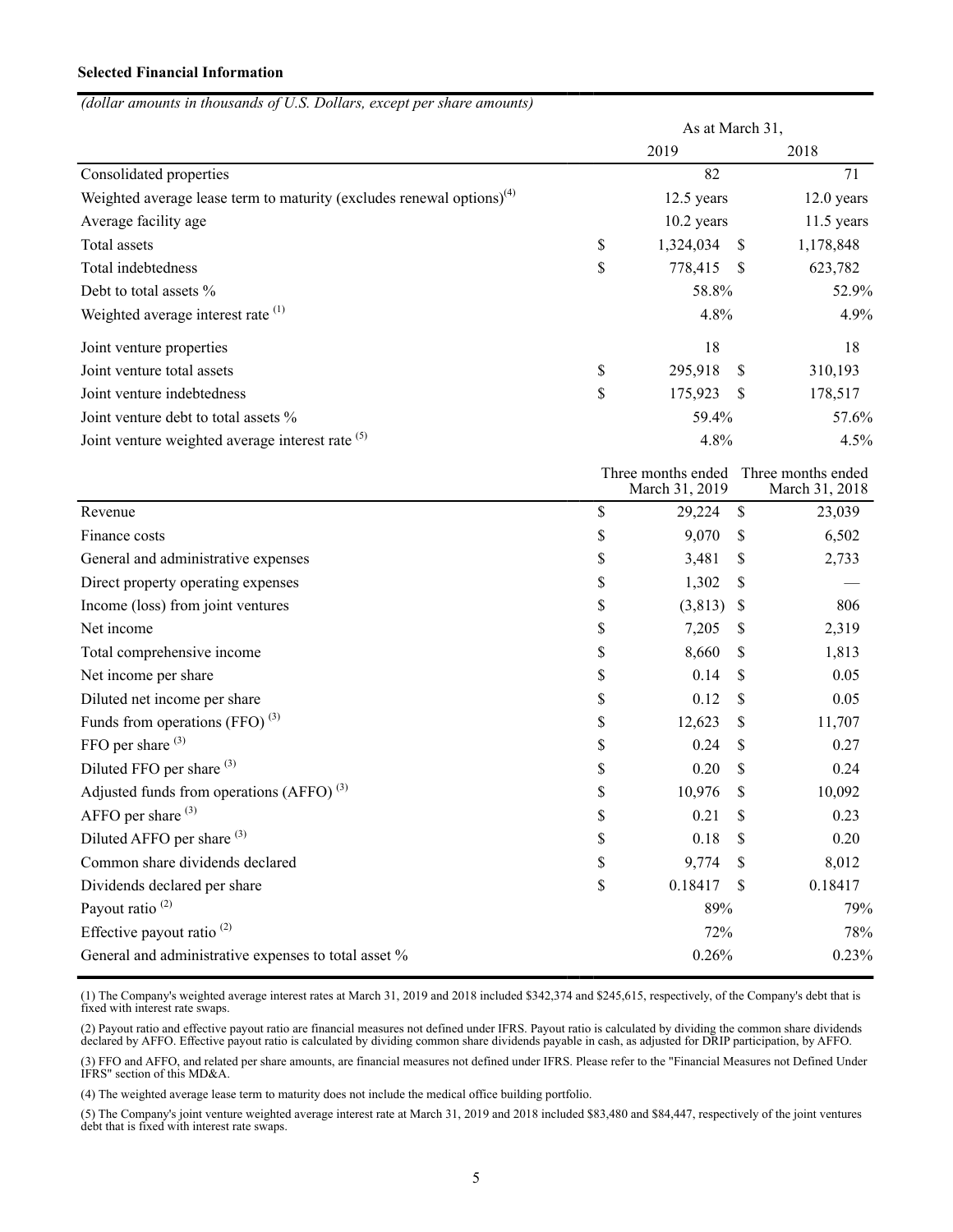# **Results of Operations - Three Months Ended March 31, 2019**

*(unless otherwise stated, amounts are in thousands of U.S. dollars)*

#### *Revenue*

|                                   | Three months ended<br>March 31, 2019 | Three months ended<br>March 31, 2018 |
|-----------------------------------|--------------------------------------|--------------------------------------|
|                                   |                                      |                                      |
| Cash rental revenue               | \$<br>21,032                         | \$<br>16,640                         |
| Straight-line rent adjustments    | 2,354                                | 2,693                                |
| Property tax recoveries           | 3,838                                | 2,862                                |
| CAM recoveries                    | 793                                  |                                      |
| Total rental revenue              | 28,017                               | 22,195                               |
|                                   |                                      |                                      |
| Lease revenue from joint ventures | 751                                  | 766                                  |
| Other income                      | 456                                  | 78                                   |
|                                   |                                      |                                      |
| Total revenue                     | \$<br>29,224                         | \$<br>23,039                         |

Cash rentals received and straight-line rent adjustments relate to lease agreements under which the Company leases its investment properties to its tenants. Property tax recoveries represent the revenue recognized for the real estate taxes for which the tenants are primarily responsible to pay. CAM recoveries represents the recovery of common area maintenance expenses in investment properties that are not triple-net leased, primarily within the Company's medical office building portfolio. Rental revenue increased for the three months ended March 31, 2019 due to the additional properties acquired and annual rent escalators.

Lease revenue from joint ventures represents revenue earned under lease arrangements with four operating entities, which are jointly owned by the Company.

Other income for the three months ended March 31, 2019 related primarily to parking income earned at the medical office buildings. There was no comparable income related to parking in the prior year period as this income is generated within the Company's medical office building portfolio. Other income for the three months ended March 31, 2018 primarily related to the equity return earned on the investment in MS-SW Development Fund Holdings, LLC.

#### *Finance Costs from Operations*

Finance costs from operations consist of the following:

|                                                 |   | Three months ended<br>March 31, 2019 |    | Three months ended<br>March 31, 2018 |
|-------------------------------------------------|---|--------------------------------------|----|--------------------------------------|
| Interest expense on credit facilities           | S | 4.235                                | S  | 3,016                                |
| Interest expense on mortgages payable           |   | 3,650                                |    | 3,251                                |
| Interest expense on convertible debentures      |   | 1,312                                |    | 563                                  |
| Amortization and accretion expense              |   | 711                                  |    | 598                                  |
| Interest rate swap receipts                     |   | (115)                                |    | (167)                                |
| Amortization of mark-to-market debt adjustments |   | 22                                   |    | 13                                   |
| Interest income from loans receivable           |   | (745)                                |    | (772)                                |
|                                                 | S | 9.070                                | S. | 6.502                                |

Finance costs are primarily related to interest and amortization on the Company's credit facilities and mortgages payable. Interest expense increased in the three months ended March 31, 2019 as compared to the prior year primarily due to mortgage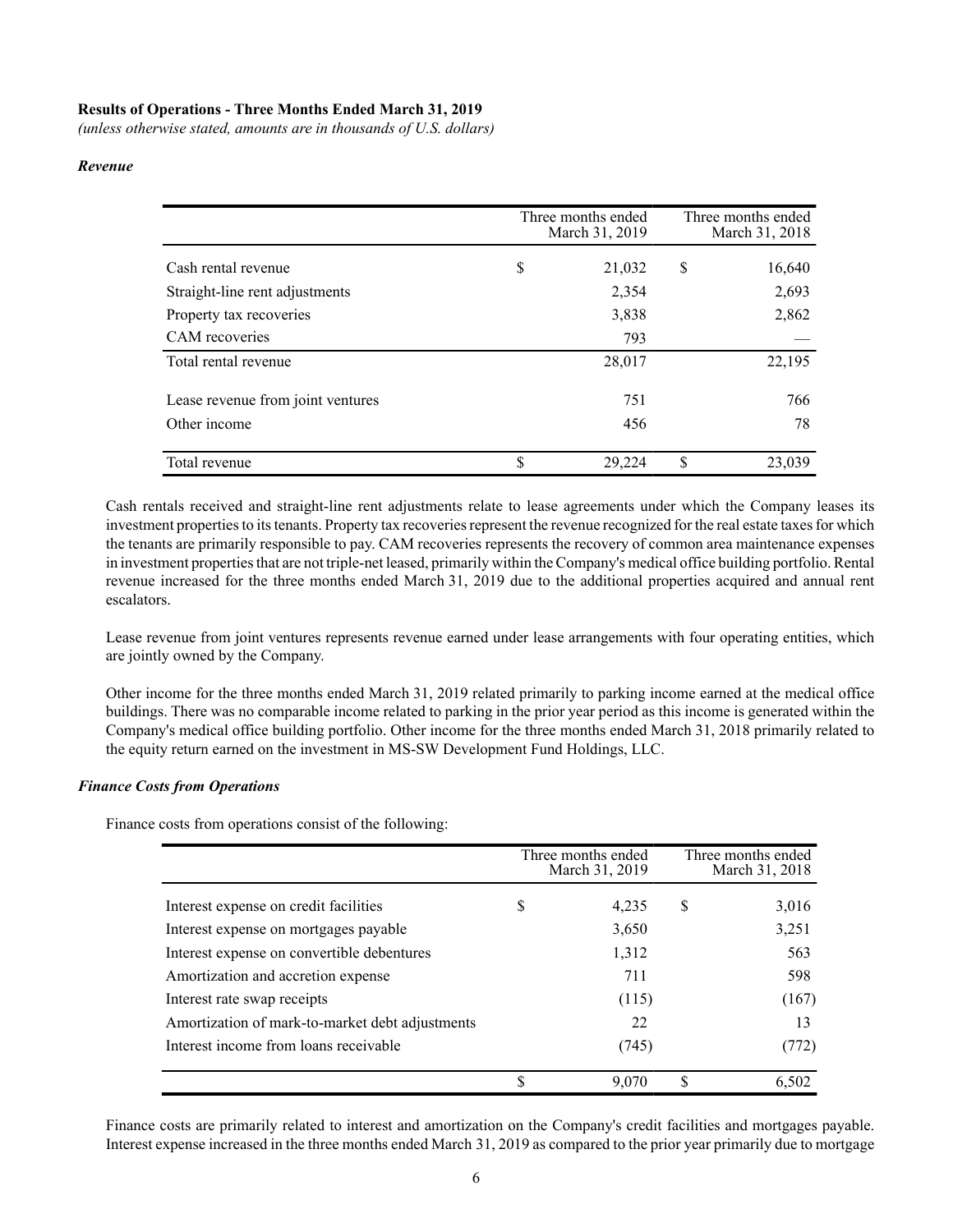debt assumed on new property acquisitions and a new credit facility that partially funded the purchase of 15 medical office buildings (the "Mohawk Facility") in the second quarter of 2018. A portion of the increase is also attributable to increases in the one-month LIBOR rate, which has an impact on the Company's variable rate debt. Additionally, the Company refinanced several mortgages during the prior year and in the current year to longer term instruments, which are at slightly higher rates in the short-term, but are at fixed rates through their respective terms. Interest expense on convertible debentures increased over the comparable prior year due to the 2018 Convertible Debentures issued August 24, 2018.

# *Real Estate Tax Expense & Change in Fair Value of Investment Properties - IFRIC 21*

For the three months ended March 31, 2019, real estate tax expense was \$14,428 (March 31, 2018 - \$9,200), which represents property tax expensed for the year for properties owned on the tax assessment date (generally January 1), in accordance with the provisions of *IFRIC 21, Levies*. Real estate taxes are recovered from the Company's tenants under the provisions of their leases. The increase in real estate tax expense as compared to the prior year period is primarily due to additional properties acquired in the prior year.

The following table presents real estate tax expense and change in fair value of investment properties - IFRIC 21 together with property tax recoveries to show the net effect of real estate taxes on the Company's consolidated statements of income and comprehensive income for the periods presented. The expense in excess of property tax revenue is primarily due to properties that are not fully occupied, generally within the medical office building portfolio.

|                                                          | Three months ended<br>March 31, 2019 | Three months ended<br>March 31, 2018 |         |  |  |  |
|----------------------------------------------------------|--------------------------------------|--------------------------------------|---------|--|--|--|
| Property tax recoveries                                  | 3.838                                | S                                    | 2,862   |  |  |  |
| Real estate tax expense                                  | (14, 428)                            |                                      | (9,200) |  |  |  |
| Change in fair value of investment properties - IFRIC 21 | 10.424                               |                                      | 6,338   |  |  |  |
|                                                          | 166                                  | ¢                                    |         |  |  |  |

# *General and Administrative Expense*

General and administrative expense consists of the following:

|                                          |    | Three months ended<br>March 31, 2019 |    | Three months ended<br>March 31, 2018 |
|------------------------------------------|----|--------------------------------------|----|--------------------------------------|
| Compensation and benefits                | \$ | 1,750                                | \$ | 1,339                                |
| Asset management and administrative fees |    | 125                                  |    | 68                                   |
| Professional fees                        |    | 769                                  |    | 574                                  |
| Deferred share compensation              |    | 349                                  |    | 254                                  |
| Other                                    |    | 488                                  |    | 498                                  |
|                                          | S  | 3,481                                | S  | 2.733                                |

Compensation and benefits expense includes the cost of salaries, bonuses, and benefits during the period. The increase in compensation and benefits over the prior year periods was primarily due to an increase in personnel of the Company as its portfolio has grown.

Asset management fees for the current period related to the contractual fee due under an asset management agreement with Mohawk to manage our portfolio of medical office buildings. The asset management agreement has an initial term of two years.

Professional fees is comprised of costs incurred for external legal counsel, accounting fees and other professional services. The increase in professional fees for the three month periods ended March 31, 2019 as compared to the prior year periods is primarily due to an increase in services provided due to growth in the Company.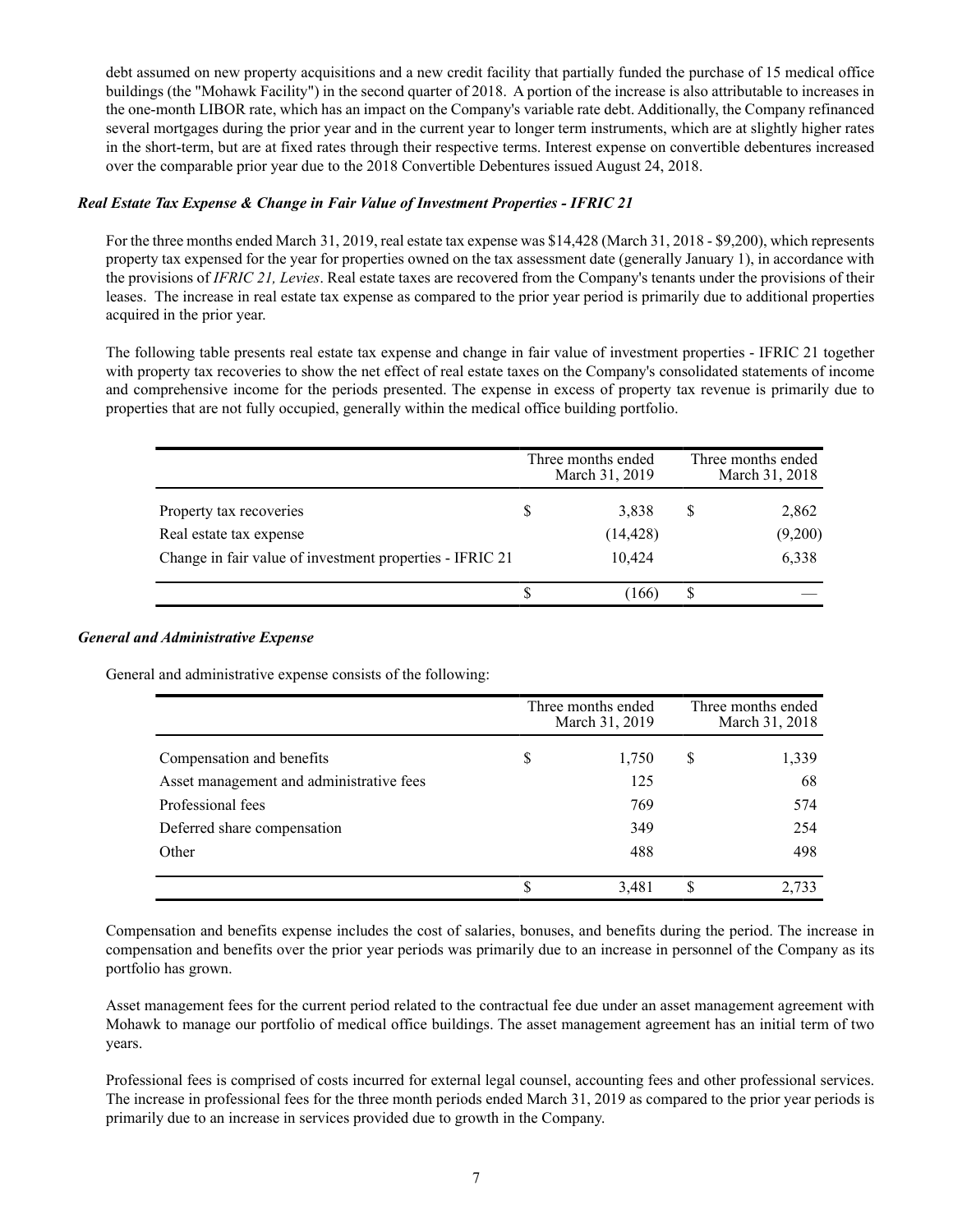Deferred share compensation expense for the three months ended March 31, 2019 increased over the prior year due to increased amount of discretionary shares issued with respect to employee grants.

Other general and administrative expense primarily includes foreign exchange loss (gain), cost of insurance, fees earned by directors of the Company, travel and entertainment expense, investor relations, and marketing.

## *Direct Property Operating Expenses*

Direct property operating expenses consist of the following:

|                                    | Three months ended<br>March 31, 2019 |    | Three months ended<br>March 31, 2018 |
|------------------------------------|--------------------------------------|----|--------------------------------------|
| Repairs and maintenance            | \$<br>383                            | \$ |                                      |
| Utilities                          | 357                                  |    |                                      |
| Property management fees           | 143                                  |    |                                      |
| <b>Services</b>                    | 235                                  |    |                                      |
| Other                              | 39                                   |    |                                      |
| Non-recoverable operating expenses | 145                                  |    |                                      |
|                                    | 1,302                                | S  |                                      |

The direct property operating expenses in the current period relate to expenses at the 15 multi-tenant medical office buildings the Company owns. These buildings were all acquired in the second quarter of 2018, and there are no comparable prior period expenses.

# *Transaction Costs for Business Combination*

For the three months ended March 31, 2019, the Company did not incur any transaction costs for business combination. Transaction costs for business combination for the prior year comparable period were \$6,116 and included transaction costs incurred in relation to the acquisition of Care on February 1, 2018.

#### *Allowance for Credit Losses on Loans and Interest Receivable*

Allowance for credit losses on loans and interest receivable for the three months ended March 31, 2019 was \$491 (March 31, 2018 - \$1,251). The losses are primarily related to a change in collectability estimates with respect to loans receivable and related interest receivables.

# *Change in Non-controlling Interest Liability*

The change in non-controlling interest liability was an increase of \$56 for the three months ended March 31, 2019 (March 31, 2018 - \$41). These costs are the result of the portion of net income attributed to the non-controlling interest partners of the consolidated properties.

# *Change in Fair Value of Investment Properties*

The change in fair value of investment properties was an increase of \$4,857 for the three months ended March 31, 2019, (March 31, 2018 - \$2,321 decrease). The change in fair value of investment properties was primarily driven by an adjustment to record investment properties at fair value based on the Company's estimate of fair value using level 3 inputs as of March 31, 2019.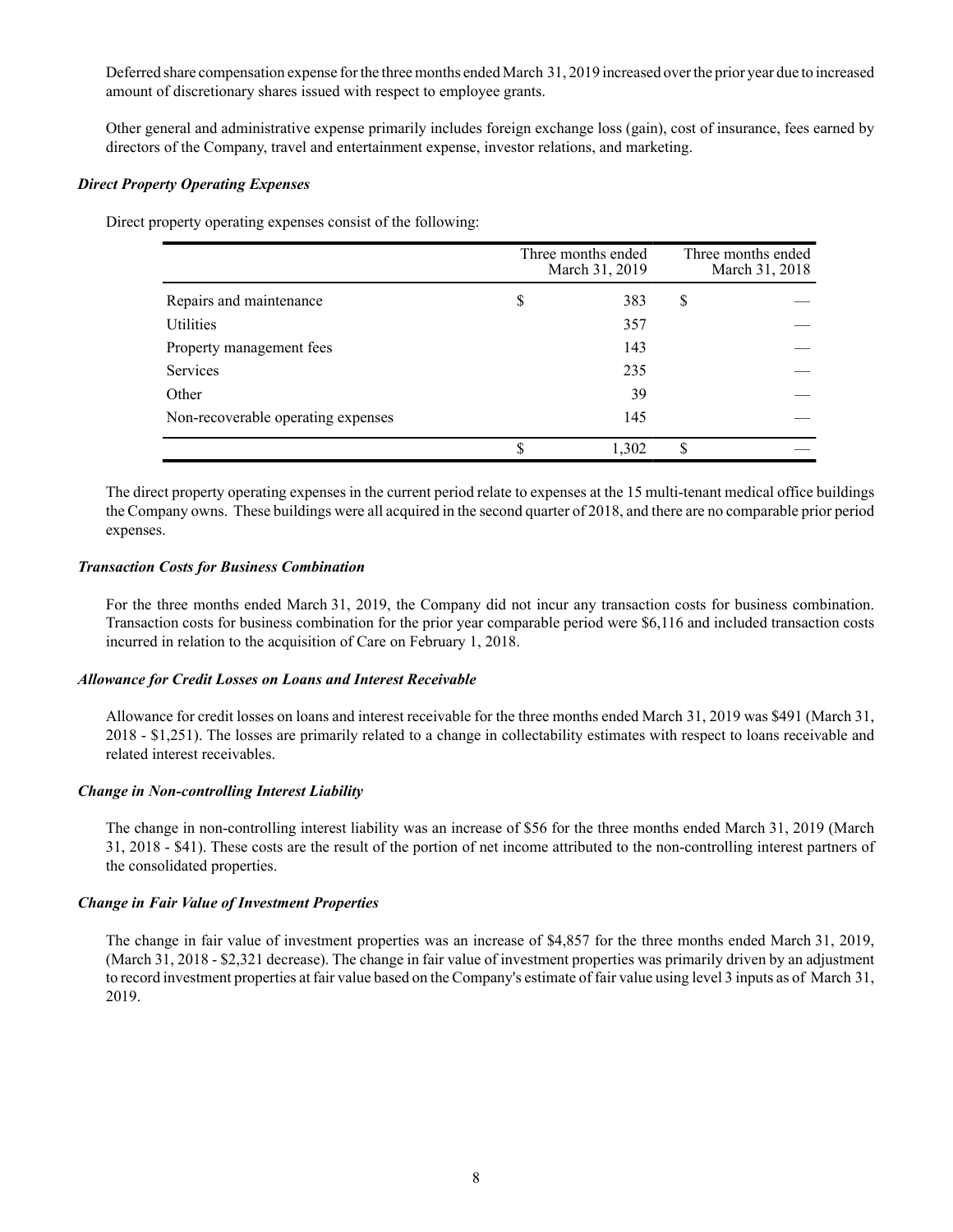# *Change in Fair Value of Financial Instruments*

Change in fair value of financial instruments consists of the following:

|                                             | Three months ended<br>March 31, 2019 | Three months ended<br>March 31, 2018 |         |  |  |
|---------------------------------------------|--------------------------------------|--------------------------------------|---------|--|--|
| Change in fair value of interest rate swaps | 1.811                                |                                      | (1,398) |  |  |

The change in fair value of financial instruments for the three months ended March 31, 2019 and 2018 was due to the change in fair value of interest rate swaps. Interest rate swaps are used to manage interest costs on debt. The Company does not designate its interest rate swaps as hedges, and they are marked to fair value each reporting period through finance costs in the consolidated statements of income and other comprehensive income.

## *Income from Joint Ventures*

|                                   | Three months ended<br>March 31, 2019 | Three months ended<br>March 31, 2018 |
|-----------------------------------|--------------------------------------|--------------------------------------|
| Income (loss) from joint ventures | (3,813)                              | 806                                  |

Income (loss) from joint ventures represents the Company's share of income from unconsolidated entities. The Company acquired an interest in 18 joint venture properties on February 1, 2018 as part of the acquisition of the Care portfolio. The loss from joint ventures during the three months ended March 31, 2019 is primarily related to the change in fair value of investment properties offset by income from operations.

#### *Income Tax Expense/Recovery*

For the Canadian and U.S. corporate subsidiaries of the Company, income tax expense/recovery is comprised of current and deferred tax. Certain of the Company's subsidiaries are limited partnerships and, accordingly, are not subject to income tax. Taxable income or loss of the partnerships is allocated to their partners.

Deferred tax is recognized in respect of temporary differences between the carrying amounts of assets and liabilities for financial reporting purposes and the amounts used for taxation purposes. Deferred tax is measured at the tax rates that are expected to be applied to temporary differences when they reverse, based on the laws that have been enacted or substantively enacted by the reporting date.

The Company anticipates that future current income tax expense will result from distributions from its U.S. subsidiaries to the Canadian corporation, which will be subject to a 5% withholding tax. No such distributions were made during the periods presented.

#### *Other Comprehensive Income (Loss): Unrealized Gain (Loss) on Translation of Foreign Operations*

Unrealized gain (loss) on translation of foreign operations for the three months ended March 31, 2019 of \$1,455 (March 31, 2018 - \$(506)) was due to the change in value of the Canadian dollar as compared to the U.S. dollar during the period.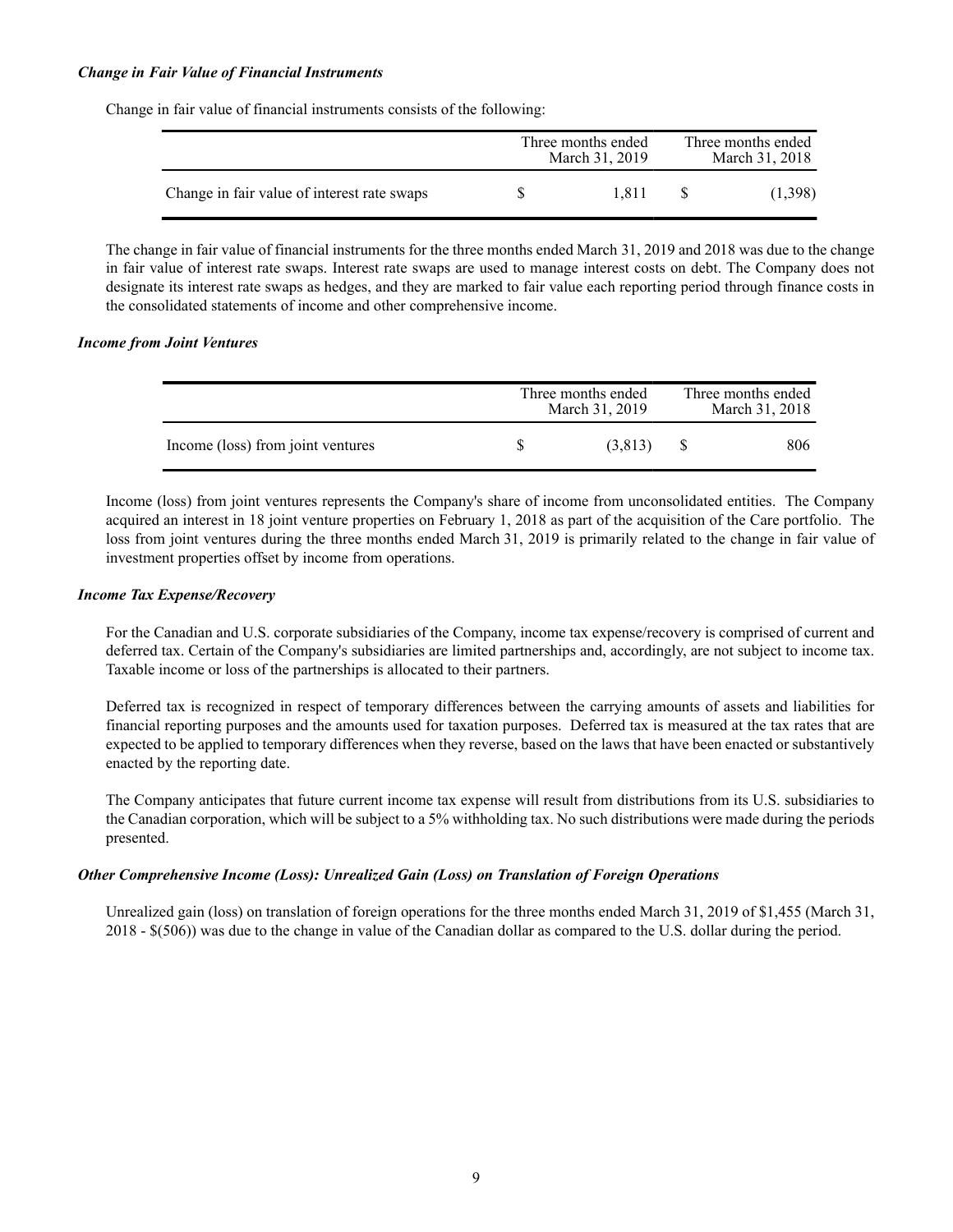# *Cash Flow Analysis*

|                                                  | Three months ended March 31, |           |
|--------------------------------------------------|------------------------------|-----------|
|                                                  | 2019                         | 2018      |
| Cash provided by operating activities            | $2,285$ \$                   | 1,983     |
| Cash provided by financing activities            | 36,306                       | 57,625    |
| Cash used in investing activities                | (39, 892)                    | (57, 674) |
| Increase (decrease) in cash and cash equivalents | $(1,301)$ \$                 | 1,934     |

# *Cash Provided by Operating Activities*

Cash provided by operating activities increased slightly for the three months ended March 31, 2019 as compared to the prior year period. The changes were primarily due to decreases as a result of changes in non-cash operating working capital, which were offset by \$6,116 of transaction costs for business combination incurred in the prior year comparable period in connection with the acquisition of the Care portfolio. In addition, for the Care transaction, the Company incurred \$2,073 of transaction costs for business combination which were expensed in the consolidated statements of income and comprehensive income for the three months ended December 31, 2017 but paid during the three months ended March 31, 2018.

# *Cash Provided by Financing Activities*

Cash provided by financing activities for the three month period ended March 31, 2019 was \$36,306 as compared to \$57,625 in the prior year period. The current period cash provided by financing activities was primarily driven by net proceeds from the credit facilities and mortgage activity of \$44,767. In addition, the Company paid cash dividends of \$8,417 during the period.

Cash provided by financing activities in the three month period ended March 31, 2018 included net proceeds from credit facilities and mortgages payable of \$20,571 and proceeds of \$45,000 from the issuance of the Series 2 Preferred Shares in February of 2018 and Series 3 Preferred Shares in March of 2018. These proceeds were offset by debt issuance costs incurred in association with new and refinanced mortgages of \$1,097 and cash dividends paid of \$6,849.

# *Cash Used in Investing Activities*

Cash used in investing activities for the three months ended March 31, 2019 was \$39,892. This was primarily due to \$31,367 used for property acquisitions and capital expenditures made during the three month period. The Company also issued loans receivable for \$470, made a payment of \$9,676 to the previous owner of Care for its portion of the proceeds of the sale of the Traditions portfolio in December of 2018 and made cash contributions to investments in joint ventures. These uses of cash in investing activities were offset by the receipt of \$2,125 as repayment of loans receivable.

For the three months ended March 31, 2018, the Company used \$57,272 for the acquisition of properties and capital expenditures. In addition, the Company issued loans receivable for \$6,696, received \$5,276 as repayment of mezzanine loans receivable and paid construction payables of \$2,945.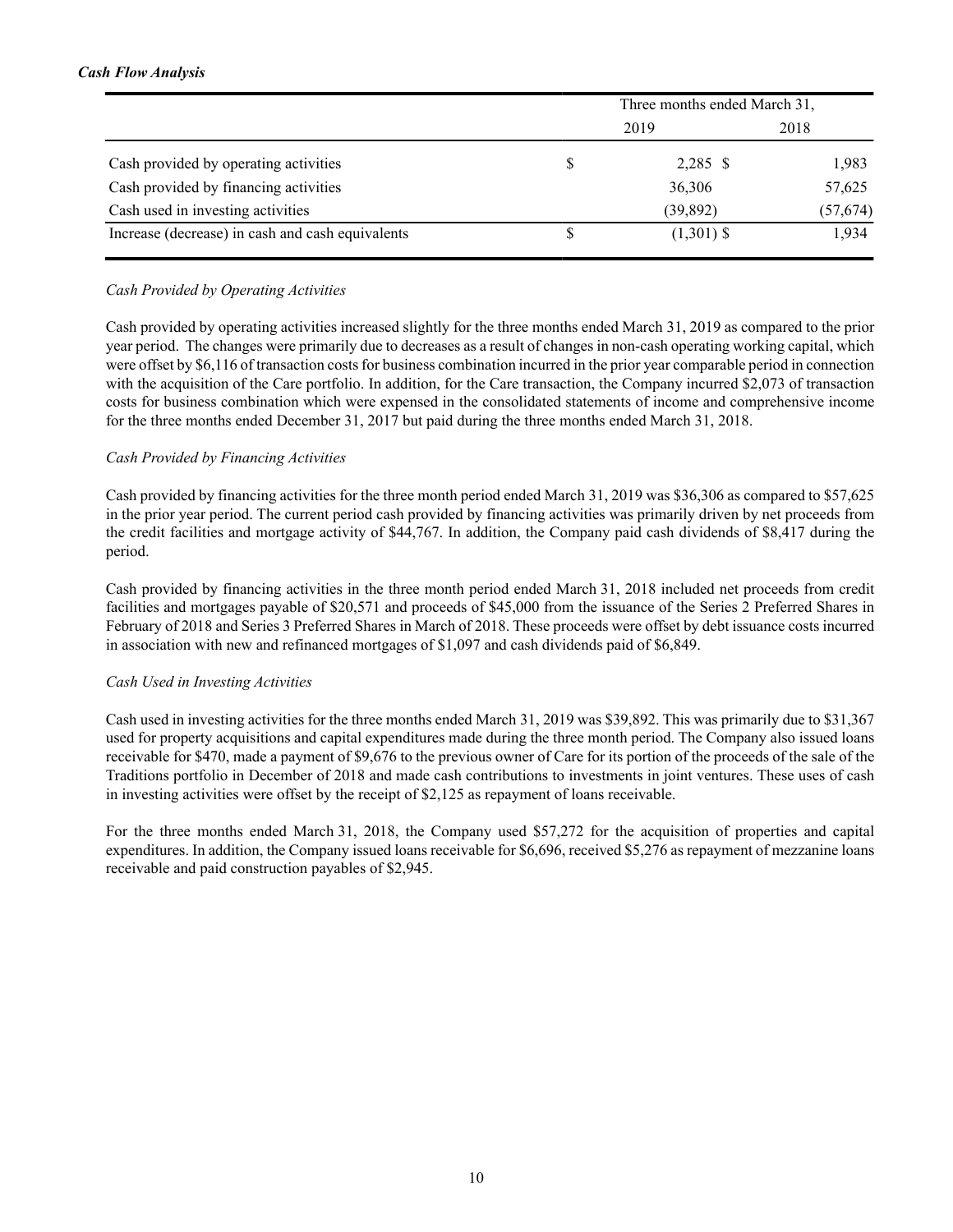# **Financial Position**

Total assets of \$1,324,034 are comprised primarily of \$1,157,477 of investment properties, which represents the estimated fair market value of the Company's portfolio of properties, including capital expenditures, as at March 31, 2019. Cash on hand at March 31, 2019 was \$25,677, total loans receivable were \$36,204, investments in joint ventures were \$81,464, and other assets were \$8,099. Total loans receivable includes \$16,830 of loans to the tenant operator Symcare. Other assets primarily consisted of \$545 of prepaid asset management fees, \$1,668 of security deposits and costs related to potential acquisitions, \$1,808 of escrows held by lenders, \$225 of income support receivable, \$775 of prepaid expense, \$505 of furniture, fixtures, and equipment, \$1,447 of right-of-use asset and \$1,126 of other costs. Tenant and other receivables of \$14,616 is primarily comprised of real estate tax and rent receivables. The loans receivable balance related mainly to the issuance of loans for the development and operation of seniors housing and care properties in the United States and Canada. The Company's derivative asset balance of \$497 represented the fair market value of interest rate swap agreements that are assets to the Company.

Total liabilities of \$829,525 includes current liabilities of \$84,422 (see "Liquidity and Capital Resources" for additional information) and non-current liabilities of \$745,103. The current liabilities included \$10,040 of real estate taxes payable. Of the real estate taxes payable, \$324 related to the period prior to the Company's ownership of the respective properties, and the seller provided cash consideration at closing for this amount. Accounts payable and accrued liabilities represented \$7,810 of the balance in current liabilities. In addition, current liabilities included \$48,928 representing the current portion of mortgages payable, net of loan fees; \$12,700 representing the current balance outstanding on the credit facilities, net of loan fees, and \$3,268 of dividends payable. Non-current liabilities included \$244,687 representing the non-current portion of mortgages payable, net of loan fees; \$382,027 representing the non-current balance outstanding on the credit facilities, net of loan fees; \$90,073 of the convertible debentures, net of fees; \$9,859 of deferred tax liability; and \$2,978 of non-controlling interest liability. Other non-current liabilities of \$14,137 primarily consisted of security deposits received from tenants, lease liability and a liability related to deferred shares granted under the Company's deferred share incentive plan.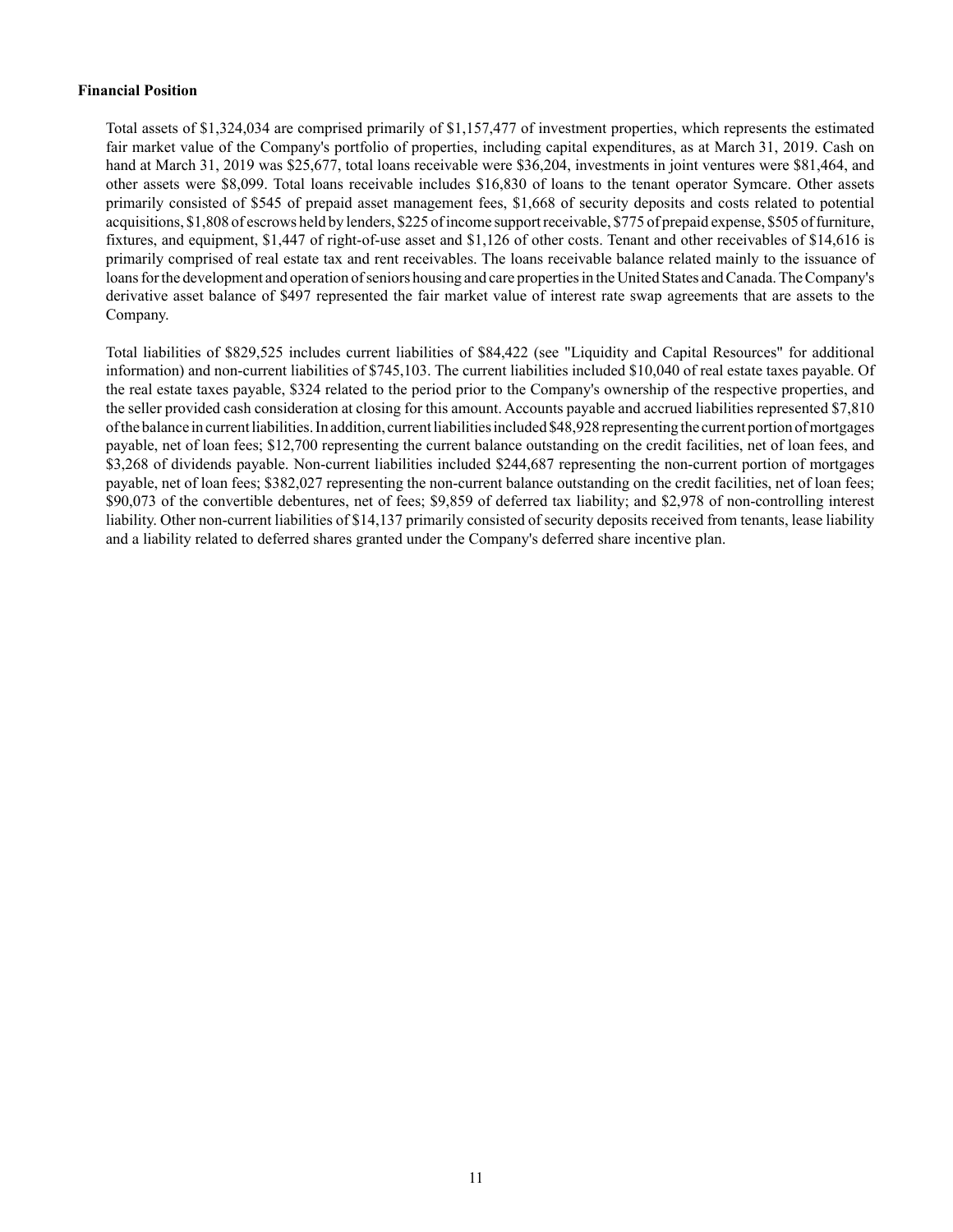# **Summary of Quarterly Results**

The following table summarizes the Company's quarterly unaudited financial information from April 1, 2017 through March 31, 2019:

|                                                                 | Three months<br>ended March<br>31, 2019 |               | Three months<br>ended<br>December 31.<br>2018 |                    | Three months<br>ended<br>September<br>30, 2018 |               | Three months<br>ended June<br>30, 2018 |      | Three months<br>ended March<br>31, 2018 |          | Three months<br>ended<br>December 31.<br>2017 |               | Three months<br>ended<br>September<br>30, 2017 |               | Three months<br>ended June<br>30, 2017 |
|-----------------------------------------------------------------|-----------------------------------------|---------------|-----------------------------------------------|--------------------|------------------------------------------------|---------------|----------------------------------------|------|-----------------------------------------|----------|-----------------------------------------------|---------------|------------------------------------------------|---------------|----------------------------------------|
| Revenue                                                         | \$<br>29,224                            | \$            | 29,953                                        | $\mathbf{s}$       | 31,581 \$                                      |               | 29,354 \$                              |      | 23,039                                  | <b>S</b> | 16,875                                        | -\$           | 16,605                                         | <sup>\$</sup> | 16,092                                 |
| Finance costs                                                   | 9,070                                   |               | 13,537                                        |                    | 9,540                                          |               | 8,685                                  |      | 6,502                                   |          | 4,600                                         |               | 4,418                                          |               | 3,776                                  |
| Real estate tax expense (income)                                | 14,428                                  |               | 535                                           |                    | 1,810                                          |               | 251                                    |      | 9,200                                   |          | (11)                                          |               | 430                                            |               | 485                                    |
| General and administrative expenses                             | 3,481                                   |               | 3,786                                         |                    | 3,732                                          |               | 3,231                                  |      | 2,733                                   |          | 1,928                                         |               | 1,763                                          |               | 2,040                                  |
| Direct property operating                                       | 1,302                                   |               | 1,184                                         |                    | 1,256                                          |               | 686                                    |      |                                         |          |                                               |               |                                                |               |                                        |
| Transaction costs for business combination                      |                                         |               |                                               |                    | 6                                              |               | 322                                    |      | 6,116                                   |          | 2,073                                         |               |                                                |               |                                        |
| Diligence costs for transactions not pursued                    |                                         |               |                                               |                    | 1,971                                          |               | 70                                     |      |                                         |          |                                               |               | 403                                            |               | 44                                     |
| Allowance for credit losses on loans and interest<br>receivable | 491                                     |               | 8,807                                         |                    | 555                                            |               | 724                                    |      | 1,250                                   |          |                                               |               |                                                |               |                                        |
| Changes in non-controlling interest liability                   | 56                                      |               | 120                                           |                    | 17,028                                         |               | 738                                    |      | 41                                      |          |                                               |               |                                                |               |                                        |
| Change in fair value of investment properties - IFRIC<br>21     | (10, 424)                               |               | 3,186                                         |                    | 2,741                                          |               | 3,212                                  |      | (6,338)                                 |          | 2,255                                         |               | 1,865                                          |               | 2,043                                  |
| Change in fair value of investment properties                   | (4, 857)                                |               | 43,256                                        |                    | (29,082)                                       |               | (2,110)                                |      | 2,321                                   |          | 10,111                                        |               | 374                                            |               | (1,692)                                |
| Change in fair value of financial instruments                   | 1,811                                   |               | 4,150                                         |                    | (334)                                          |               | (94)                                   |      | (1,397)                                 |          | (1,201)                                       |               | (155)                                          |               | 1,249                                  |
| Change in fair value of contingent consideration                |                                         |               | (495)                                         |                    | 11,171                                         |               |                                        |      |                                         |          |                                               |               |                                                |               |                                        |
| Income from joint ventures                                      | (3, 813)                                |               | 2,077                                         |                    | 974                                            |               | 1,593                                  |      | 806                                     |          |                                               |               |                                                |               |                                        |
| Deferred income tax expense (recovery)                          | 2,848                                   |               | (12, 243)                                     |                    | 3,507                                          |               | 4,757                                  |      | 1,098                                   |          | (4,906)                                       |               | 2,936                                          |               | 3,408                                  |
| Current income tax expense                                      |                                         |               | (18)                                          |                    |                                                |               | 18                                     |      |                                         |          | 23                                            |               |                                                |               | 28                                     |
| Net income (loss)                                               | 7,205                                   |               | (33,775)                                      |                    | 8,654                                          |               | 10,527                                 |      | 2,319                                   |          | 2,003                                         |               | 4,571                                          |               | 4,706                                  |
| Income (loss) per share: Basic                                  | \$<br>0.14                              | \$            | $(0.64)$ \$                                   |                    | 0.16                                           | \$            | $0.20$ \$                              |      | 0.05                                    | -S       | 0.06                                          | <sup>\$</sup> | 0.14                                           | -\$           | 0.15                                   |
| Income (loss) per share: Diluted                                | \$<br>0.12                              | $\mathbb{S}$  | $(0.64)$ \$                                   |                    | 0.14                                           | $\mathbf{\$}$ | 0.18                                   | - \$ | 0.05                                    | -S       | 0.06                                          | \$            | 0.14                                           | <sup>\$</sup> | 0.15                                   |
| Funds from operations <sup>(1)</sup>                            | 12,623                                  |               | 8,596                                         |                    | 12,401                                         |               | 15,042                                 |      | 5,591                                   |          | 6,007                                         |               | 7,726                                          |               | 7,671                                  |
| Funds from operations per share: Basic <sup>(1)</sup>           | \$<br>0.24                              | \$            | 0.16                                          | $\mathbf{\hat{s}}$ | 0.23                                           | <sup>\$</sup> | 0.29                                   | -S   | 0.27                                    | -S       | 0.19                                          | \$            | 0.24                                           | -S            | 0.24                                   |
| Funds from operations per share: Diluted <sup>(1)</sup>         | \$<br>0.20                              | <sup>\$</sup> | 0.15                                          | - \$               | 0.20                                           | <sup>\$</sup> | 0.25                                   | - \$ | 0.24                                    | -S       | 0.18                                          | <sup>\$</sup> | 0.23                                           | <sup>\$</sup> | 0.23                                   |
| Adjusted funds from operations <sup>(1)</sup>                   | 10,976                                  |               | 10,300                                        |                    | 10,541                                         |               | 12,953                                 |      | 10,092                                  |          | 7,509                                         |               | 7,062                                          |               | 8,278                                  |
| Adjusted funds from operations per share: Basic <sup>(1)</sup>  | \$<br>0.21                              | <sup>\$</sup> | 0.19                                          | - \$               | 0.20                                           | <sup>\$</sup> | 0.25                                   | -S   | 0.23                                    | -\$      | 0.23                                          | <sup>\$</sup> | 0.22                                           | <sup>\$</sup> | 0.26                                   |
| Adjusted funds from operations per share: Diluted (1)           | \$<br>0.18                              | <sup>\$</sup> | 0.17                                          | -S                 | 0.17                                           | -S            | 0.21                                   | - \$ | 0.20                                    | -S       | 0.22                                          | \$            | 0.21                                           | <sup>\$</sup> | 0.24                                   |

(1) Funds from operations and adjusted funds from operations, and related per share amounts, are supplemental measures which are not defined by IFRS. See "*Financial Measures not Defined Under IFRS"*.

The Company's results for the past eight quarters have primarily been affected by the timing of additional property acquisitions, changes in the fair value of investment properties and financial instruments and change in non-controlling interest liability. Refer to the "Recent Activities" section of this MD&A for details of the timing of property acquisitions.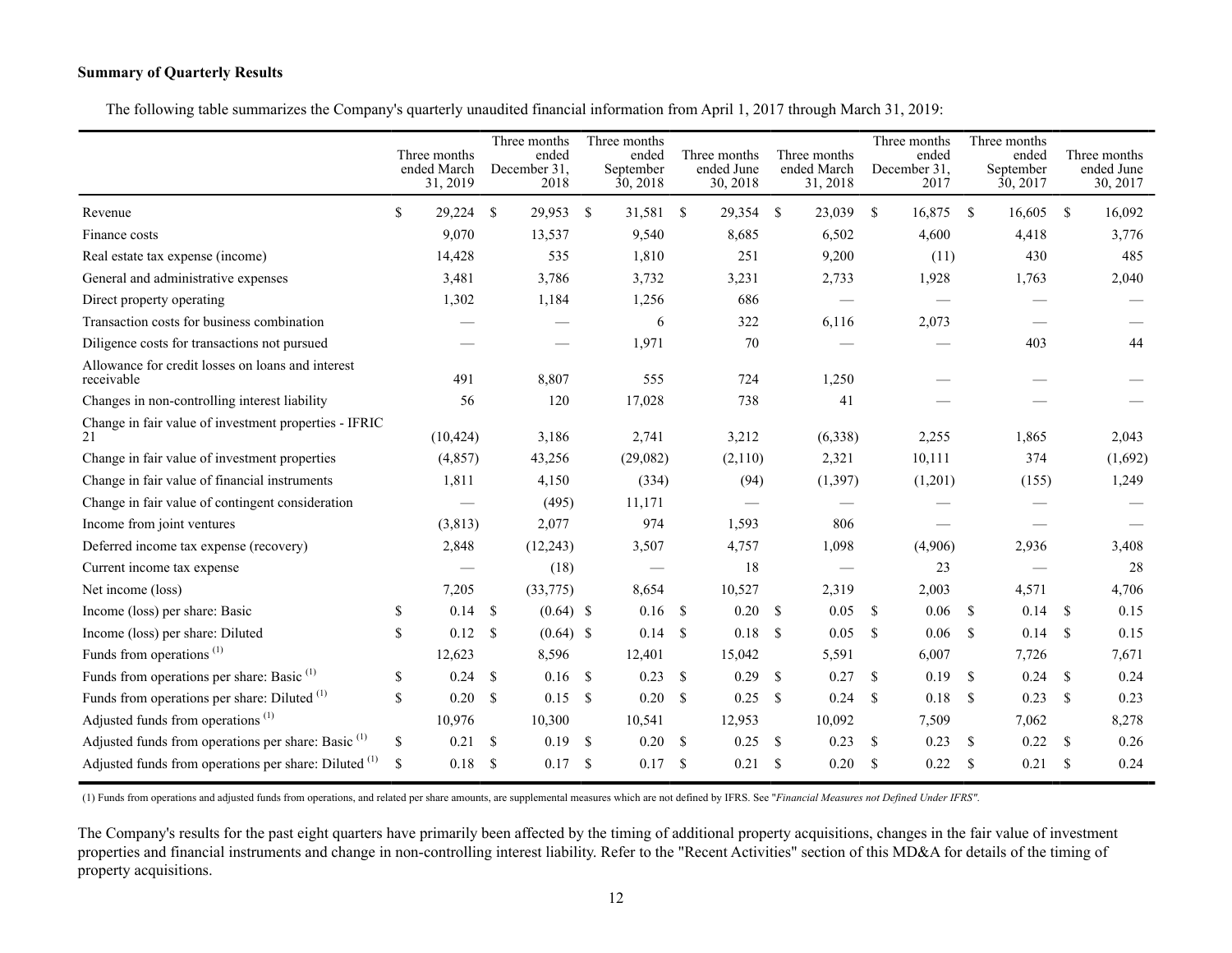# **Liquidity and Capital Resources**

The Company's objectives when managing capital are to ensure sufficient liquidity to pursue its organic growth combined with strategic acquisitions and to maintain a flexible capital structure that optimizes the cost of capital at acceptable levels of risk while preserving the ability to meet financial obligations.

The capital of the Company consists of mortgages payable, credit facilities, convertible debentures, and shareholders' equity.

The Company expects to meet its working capital requirements with respect to accounts payable and accrued liabilities and dividends payable through cash on hand and operating cash flows. The majority of accrued real estate taxes will be paid by the Company's tenants under the triple net lease structures. As at March 31, 2019, current liabilities totaled \$84,422, exceeding current assets of \$56,386 and resulting in a working capital deficiency of \$28,036. The Company expects to be able to meet all of its obligations as they become due utilizing some or all of the following sources of liquidity: (i) cash flow generated from operations, (ii) credit facilities, under which \$38,680 was available as at March 31, 2019, (iii) property specific mortgages and refinancings, (iv) issuance of preferred shares, (v) issuance of convertible debentures, and (vi) issuance of common shares, subject to market conditions.

The Company, while considering externally imposed capital requirements, sets the amount of capital in proportion to risk and manages the capital structure and makes adjustments to it in response to changes in economic conditions and the risk characteristics of the underlying assets. In managing its capital structure, the Company monitors performance throughout the period to ensure working capital requirements are funded from operations, available cash on deposit, and available financing. The Company may make changes to its capital structure in order to support the broader corporate strategy or in response to economic conditions and the risk characteristics of the underlying assets. In order to maintain or adjust its capital structure, the Company may issue equity or new debt, issue new debt with different characteristics to replace existing debt, or reduce the amount of existing debt.

The real estate industry is capital-intensive by nature. As a result, debt capital is an important aspect in managing the business. In addition, financial leverage is used to enhance terms from purchased real estate. The Company actively monitors debt maturities and available debt financing options.

# *Preferred Equity*

The Company entered into subscription agreements in prior periods with respect to the issuance of class Aconvertible preferred shares to Magnetar for aggregate gross proceeds of \$71,500, funded in multiple series. The purpose of the transaction was to raise proceeds to be used for the repayment of debt, general working capital purposes and to fund future acquisitions. The Company issued 7,560,137 preferred shares.

As at March 31, 2019, the Preferred Shares are convertible into 8,054,308 common shares of the Company.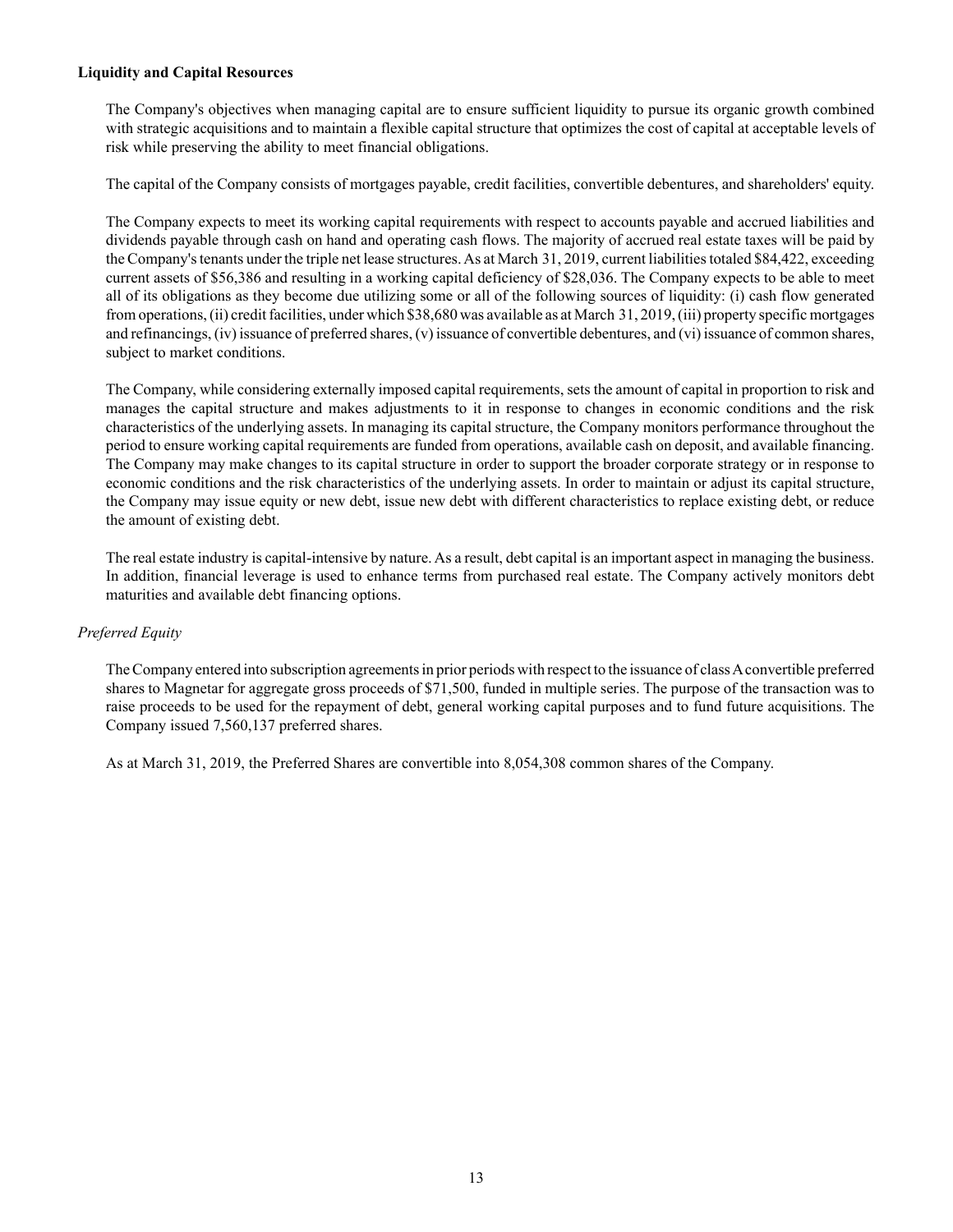#### **Debt Strategy and Indebtedness**

#### *Debt Strategy*

The Company, taking into account availability of financing, market conditions, and the financial characteristics of the properties, seeks to maintain a combination of short, medium, and long-term debt maturities that are appropriate for the overall debt level of its portfolio. The Company utilizes conventional property-specific secured mortgages and secured floating rate bank financing, as well as unsecured and non-recourse financing. Management's objectives are to access the lowest cost debt with flexible terms, to diversify the Company's lender base, to have a large portion of debt with a fixed rate, and to have a debt maturity schedule spread over a time horizon which allows the Company to effectively manage interest rate risk and to be in a position to finance within the Company's target debt levels when investment opportunities become available. Management monitors the Company's debt by reviewing the debt to total assets ratio, interest coverage ratio, debt maturity schedule, and ratio of fixed versus floating rate debt. Over the long-term, the Company strives to have a portfolio with an average years to maturity of 5-8 years. The Company targets a long-term debt level of 50-55% of total assets, a fixed rate debt level of 70-85% of its total debt, and a minimum fixed charge coverage ratio of 1.75.

To manage interest rate risk, the Company may enter into interest rate swap agreements from time to time. The Company does not designate its interest rate swaps as hedges, and they are marked to fair value each reporting period through change in fair value of financial instruments in the consolidated statements of income and other comprehensive income.

#### *Indebtedness*

|                                                                                |             | Principal<br>Amount | Weighted<br>Average<br><b>Interest Rate</b> | Years to<br>Maturity |
|--------------------------------------------------------------------------------|-------------|---------------------|---------------------------------------------|----------------------|
| <b>Fixed Rate Indebtedness</b>                                                 |             |                     |                                             |                      |
| Unsecured Term loan                                                            | \$          | 200,000             | 4.3%                                        | 4.7                  |
| <b>Unsecured Revolver</b>                                                      |             | 25,000              | (1)<br>4.8%                                 | 3.7                  |
| Mohawk Facility                                                                |             | 63,822              | (1)<br>4.5%                                 | 4.1                  |
| Mortgages payable                                                              |             | 221,197             | (1)<br>4.6%                                 | 7.0                  |
| 2016 Convertible Debentures                                                    |             | 45,000              | 5.0%                                        | 2.8                  |
| 2018 Convertible Debentures                                                    |             | 50,000              | 6.0%                                        | 4.5                  |
|                                                                                |             | 605,019             | 4.6%                                        | 5.3                  |
| <b>Variable Rate Indebtedness</b>                                              |             |                     |                                             |                      |
| <b>Unsecured Revolver</b>                                                      | \$          | 74,900              | $4.7\%$                                     | 3.7                  |
| Mohawk Facility                                                                |             | 21,286              | 4.7%                                        | 4.1                  |
| Secured Revolving Facility                                                     |             | 12,740              | 6.3%                                        | 0.2                  |
| Mortgages payable                                                              |             | 75,248              | 5.6%                                        | 1.8                  |
|                                                                                |             | 184,174             | 5.2%                                        | 2.7                  |
| Total indebtedness                                                             | $\mathbf S$ | 789,193             | 4.8%                                        | 4.7                  |
| Less loan fees and issue costs, net of amortization and accretion              |             | (7, 534)            |                                             |                      |
| Equity component of convertible debentures, excluding issue costs<br>and taxes |             | (2, 384)            |                                             |                      |
| Mark-to-market adjustment, net                                                 |             | (860)               |                                             |                      |
| Carrying amount                                                                |             | 778,415             |                                             |                      |

(1) Weighted average interest rates as at March 31, 2019 included debt that is fixed with interest rate swaps.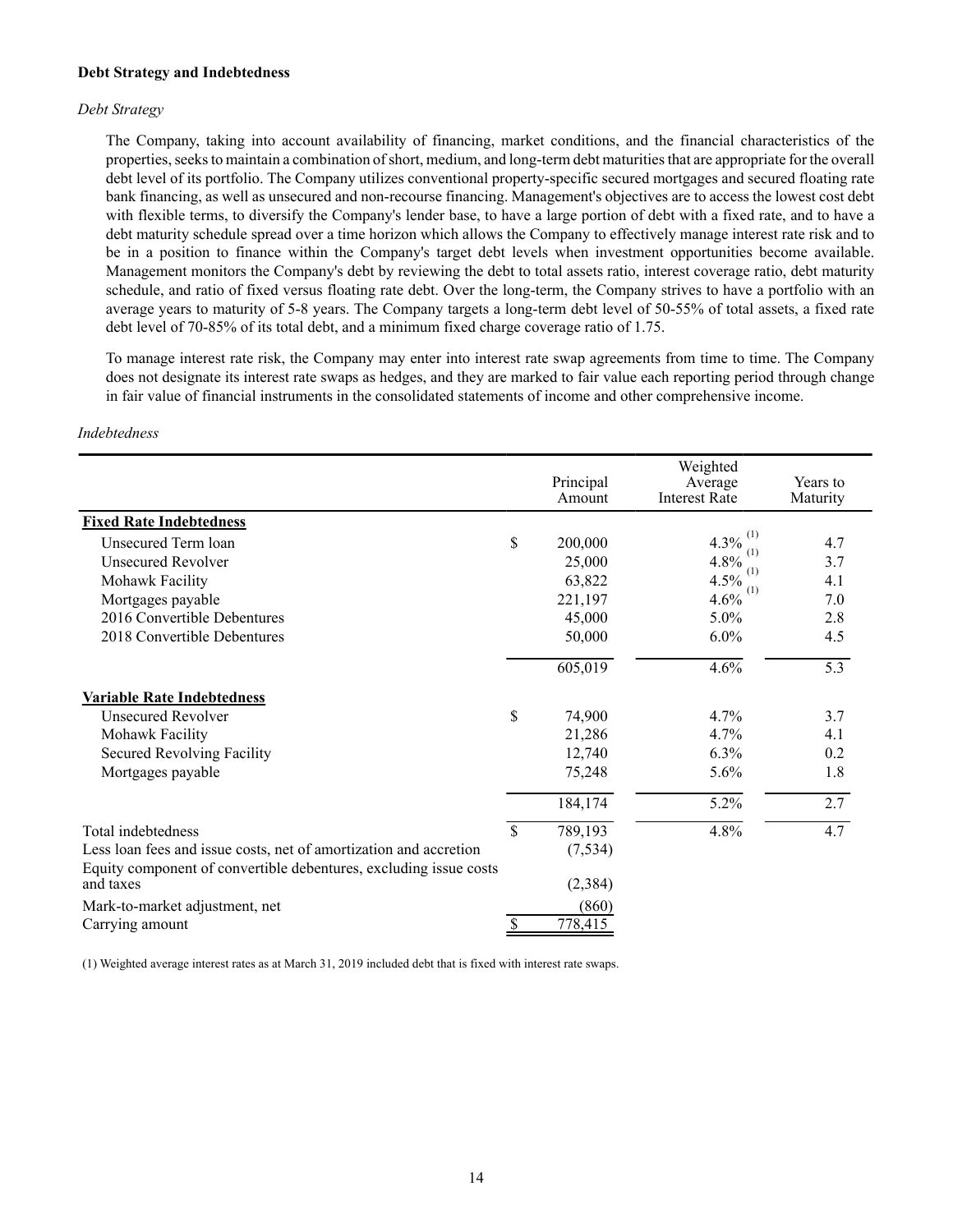## *Joint Venture Indebtedness*

|                                                                                     |    | Principal<br>Amount         | Weighted<br>Average<br><b>Interest Rate</b> | Years to<br>Maturity |
|-------------------------------------------------------------------------------------|----|-----------------------------|---------------------------------------------|----------------------|
| Fixed rate mortgages payable<br>Variable rate mortgages payable                     | \$ | 99,640<br>76,431            | $4.3\%$ <sup>(1)</sup><br>$5.4\%$           | 3.0<br>1.2           |
| <b>Total Indebtedness</b><br>Less loan fees, net of amortization<br>Carrying amount | D  | 176,071<br>(148)<br>175,923 | 4.8%                                        | 2.2                  |

(1) Weighted average interest rates as at March 31, 2019 included debt that is fixed with interest rate swaps.

#### *Weighted Average Interest Rate*

During the period from March 31, 2017 to March 31, 2019, the one-month LIBOR rate has increased from 0.98% to 2.50%, or 152 basis points. During the same period the Company's weighted average interest rate for the comparable period has increased from 4.2% to 4.8% or 60 basis points. This highlights that the Company has been successful over this time in navigating a rising interest rate environment to maintain stable rates through effective use of interest rate swaps and strategic debt refinancings.

#### *2016 Convertible Debentures*

On December 16, 2016, the Company issued an aggregate principal amount of \$45,000 of convertible unsecured subordinated debentures (the "2016 Convertible Debentures"). The 2016 Convertible Debentures are due on January 31, 2022 and bear interest at an annual rate of 5.00%, payable semi-annually in arrears on July 31 and January 31 of each year and commencing on July 31, 2017.

#### *2018 Convertible Debentures*

On August 24, 2018, the Company issued an aggregate principal amount of \$50,000 of convertible unsecured subordinated debentures ("2018 Convertible Debentures"). The 2018 Convertible Debentures are due on September 30, 2023 and bear interest at an annual rate of 6.00% payable semi-annually in arrears on March 31 and September 30 of each year commencing on March 31, 2019.

#### *Debt to Total Assets*

Debt to total assets is calculated by dividing the total indebtedness, net of loan costs, by the total assets of the Company. At March 31, 2019, the Company's total consolidated indebtedness was approximately \$778,415, which represents 58.8% of total assets. Excluding the convertible debentures, total consolidated indebtedness was approximately \$688,342, which was 52.0% of total assets. Fixed rate debt represented approximately 76.7% of the Company's gross total indebtedness.

# *Fixed Charge Coverage Ratio*

The Company's fixed charge coverage ratio is calculated by dividing earnings before interest, taxes, depreciation and amortization by certain fixed charges, which are comprised of interest expense payable in cash, regularly scheduled principal payments, and preferred dividends paid. For the period ended March 31, 2019, the fixed charge coverage ratio of the Company was 2.13.

#### *Repayment Summary*

Management attempts to stagger the maturity of the Company's fixed rate debt in order to achieve a distribution of maturities over a time horizon. This strategy reduces the Company's exposure to interest rate fluctuations on its fixed rate debt in any one period and reduces liquidity risk. From time to time, the Company will assume existing debt upon the acquisition of income properties, and the maturity of such debt may not fit within the overall target debt maturity profile of the Company.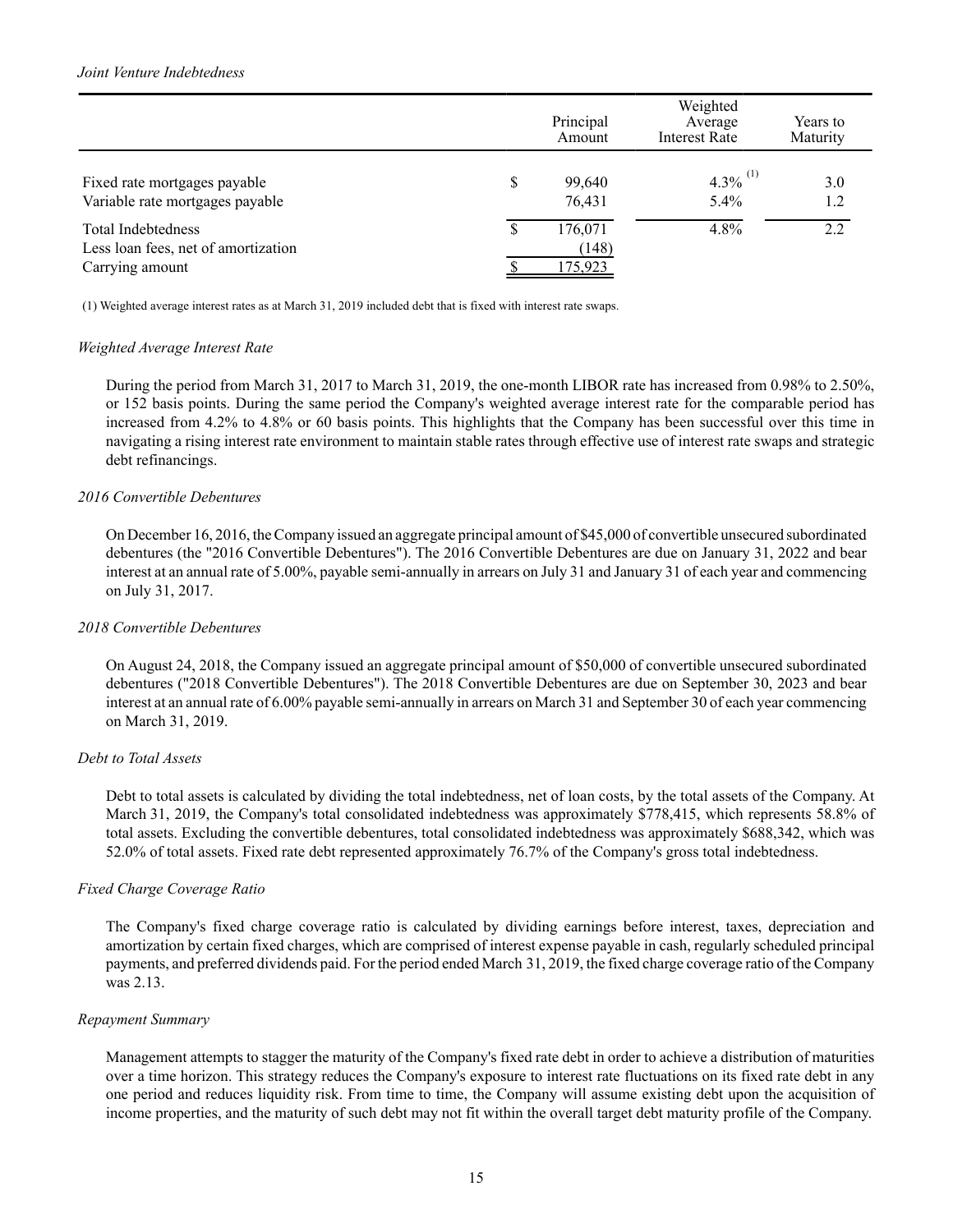# **Contractual Commitments**

A summary of future contractual commitments as at March 31, 2019, including expected interest payments, is as follows:

|                                             | Total            |   | Remaining<br>2019 |   | 2020      | 2021   |   | 2022    |              | 2023       |    | Thereafter |
|---------------------------------------------|------------------|---|-------------------|---|-----------|--------|---|---------|--------------|------------|----|------------|
| Credit facilities                           | 472,309 \$<br>\$ |   | 25,948 \$         |   | 17,312 \$ | 17,265 | S | 117.010 | <sup>S</sup> | 294,774 \$ |    |            |
| Mortgages payable                           | 360,400          |   | 45,793            |   | 28,643    | 24,132 |   | 73,991  |              | 47,682     |    | 140,159    |
| Convertible debentures                      | 117,067          |   | 4,442             |   | 5,250     | 5,250  |   | 49,125  |              | 53,000     |    |            |
| Accounts payable and accrued<br>liabilities | 7,810            |   | 7,810             |   |           |        |   |         |              |            |    |            |
| Accrued real estate taxes                   | 10,040           |   | 10,040            |   |           |        |   |         |              |            |    |            |
| Dividends payable                           | 3,268            |   | 3,268             |   |           |        |   |         |              |            |    |            |
| Other current liabilities                   | 1,676            |   | 1,676             |   |           |        |   |         |              |            |    |            |
| Other non-current liabilities               | 14,137           |   | 764               |   | 1,621     | 432    |   | 260     |              | 260        |    | 10,800     |
| Purchase commitments                        | 25,000           |   | 25,000            |   |           |        |   |         |              |            |    |            |
| <b>Total Commitments</b>                    | \$1,011,707      | S | 124.741           | S | 52,826 \$ | 47,079 | S | 240.386 | <sup>S</sup> | 395,716    | S. | 150.959    |

The credit facilities have an outstanding balance of \$394,727 as of March 31, 2019.

Mortgages payable are comprised of mortgages secured by individual investment properties.

Accounts payable consisted primarily of professional fees, other general and administrative costs payable, accrued interest, and other accrued costs.

Dividends payable relate to the March 2019 dividend declared.

Other non-current liabilities primarily relate to the issuance of deferred shares under the Company's deferred share incentive plan, lease liability and security deposits received from tenant operators.

On January 22, 2019, the Company entered into a purchase agreement with Symcare to purchase three buildings. Total consideration is expected to be \$52,000 plus transaction costs. On March 15, 2019, the Company acquired a property located in Oswego, IL from Symcare under the purchase agreement for a purchase price of \$22,000 plus transaction costs funded with cash on hand. On April 30, 2019, the Company purchased the remaining 2 buildings under the purchase agreement located in Chicago, ILand Glendale, WI from Symcare for total consideration of \$30,000 plus transaction costs. The transaction was funded by the issuance of \$5,000 in shares and cash on hand. The original master lease with the Symcare operator was amended to include the three new properties.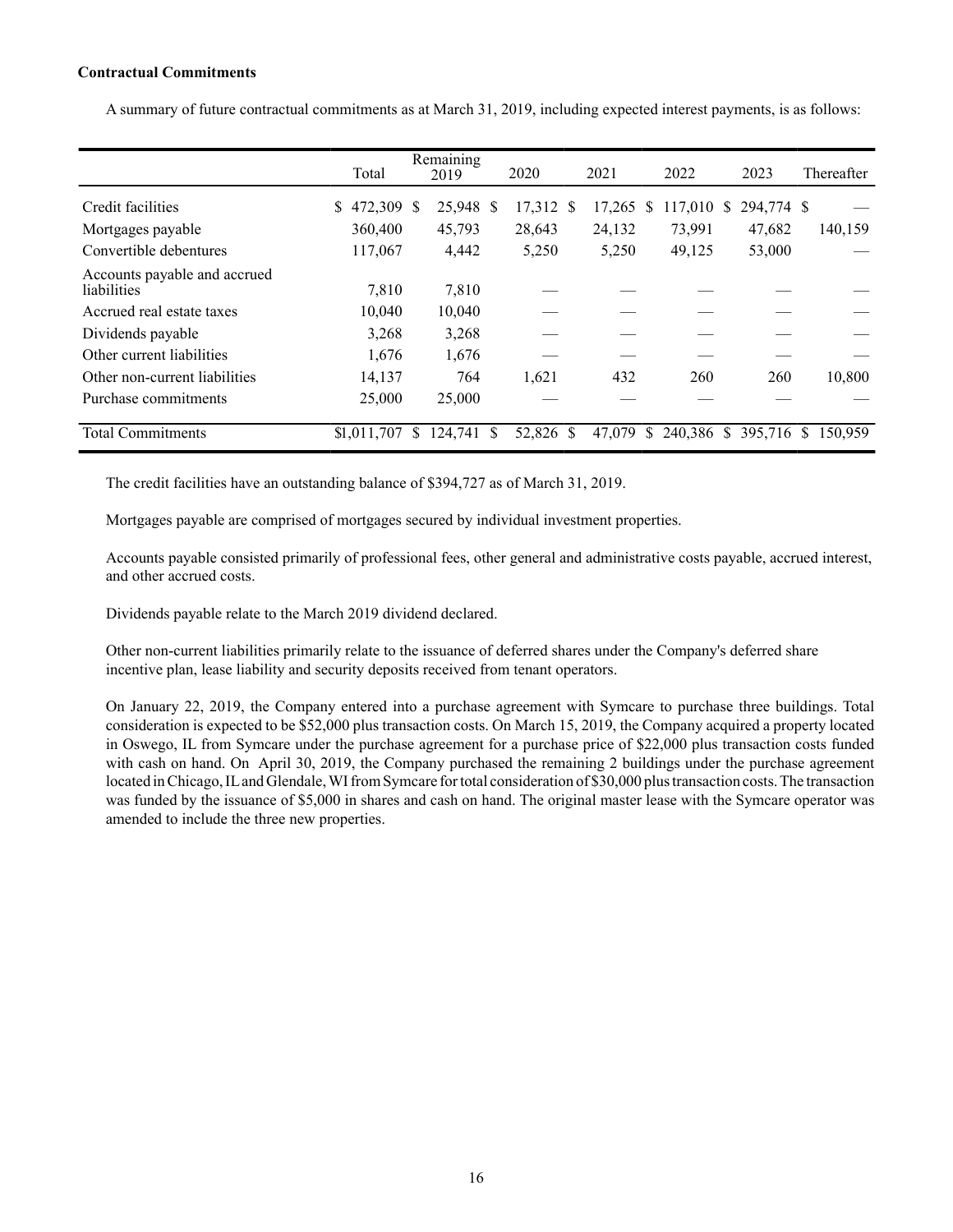#### **Financial Instruments and Other Instruments**

To manage interest rate risk, the Company may enter into interest rate swap agreements from time to time. Please refer to the "Debt Strategy and Indebtedness" section of this MD&A.

#### **Off-Balance Sheet Items**

There were no off-balance sheet items as of March 31, 2019.

#### **Transactions Between Related Parties**

The Company entered into subscription agreements in prior periods in respect of the issuance of class A convertible preferred shares to certain funds managed by Magnetar Financial LLC (collectively, "Magnetar"), a significant shareholder of the Company, funded in multiple series. The purpose of the transaction was to raise proceeds to be used for the repayment of debt, general working capital purposes and to fund future acquisitions. The Company issued 7,560,137 shares for aggregate gross proceeds of \$71,500.

#### **Significant Areas of Estimation**

The preparation of consolidated financial statements requires management to make estimates and assumptions that affect the reported amounts of assets and liabilities and disclosure of contingent assets and liabilities at the date of the consolidated financial statements and the reported amounts of revenue and expenses throughout the period. Actual results could differ from those estimates.

Estimates and underlying assumptions are reviewed on an ongoing basis. Revisions to accounting estimates are recognized in the period in which the estimates are revised and in any future periods affected. Information about assumptions and estimation uncertainties that may have a significant risk of resulting in a material adjustment within the next financial year are as follows:

#### *Change in fair value of investment properties:*

Acquired investment properties are initially measured at cost, including directly attributable acquisition costs, when the transactions are deemed to be asset acquisitions. Subsequent to initial recognition, investment properties are measured at fair value, determined based on available market evidence. The Company uses alternative valuation methods such as the direct capitalized income approach, discounted cash flow projections, or recent transaction prices (Level 3 inputs). The fair value of investment properties reflects rental income from current leases and assumptions about rental income from future leases based on current market conditions. The valuation of investment properties is one of the principal estimates and uncertainties of the Company. Refer to note 4 of the condensed consolidated interim financial statements of the Company for the period ended March 31, 2019 for further information on estimates and assumptions made in determination of the fair value of investment properties.

#### *Impairment of loans receivable:*

The Company reviews loans receivable on an ongoing basis to assess whether any loans should be classified as impaired and whether an allowance or write-off should be recorded. Allowances for impaired loans are recorded for individually identified impaired loans to reduce their carrying value to the expected recoverable amount. To determine the amount, the Company expects to recover from an individually significant impaired loan, the Company uses the value of the estimated future cash flows discounted at the loan's original effective interest rate. The determination of estimated future cash flows of a collateralized impaired loan reflects the expected realization of the underlying security, net of expected costs and any amounts legally required to be paid to the borrower. Refer to note 2 of the condensed consolidated interim financial statements of the Company for the period ended March 31, 2019 for further information on estimates and assumptions made in determination of the impairment recorded on loans receivable.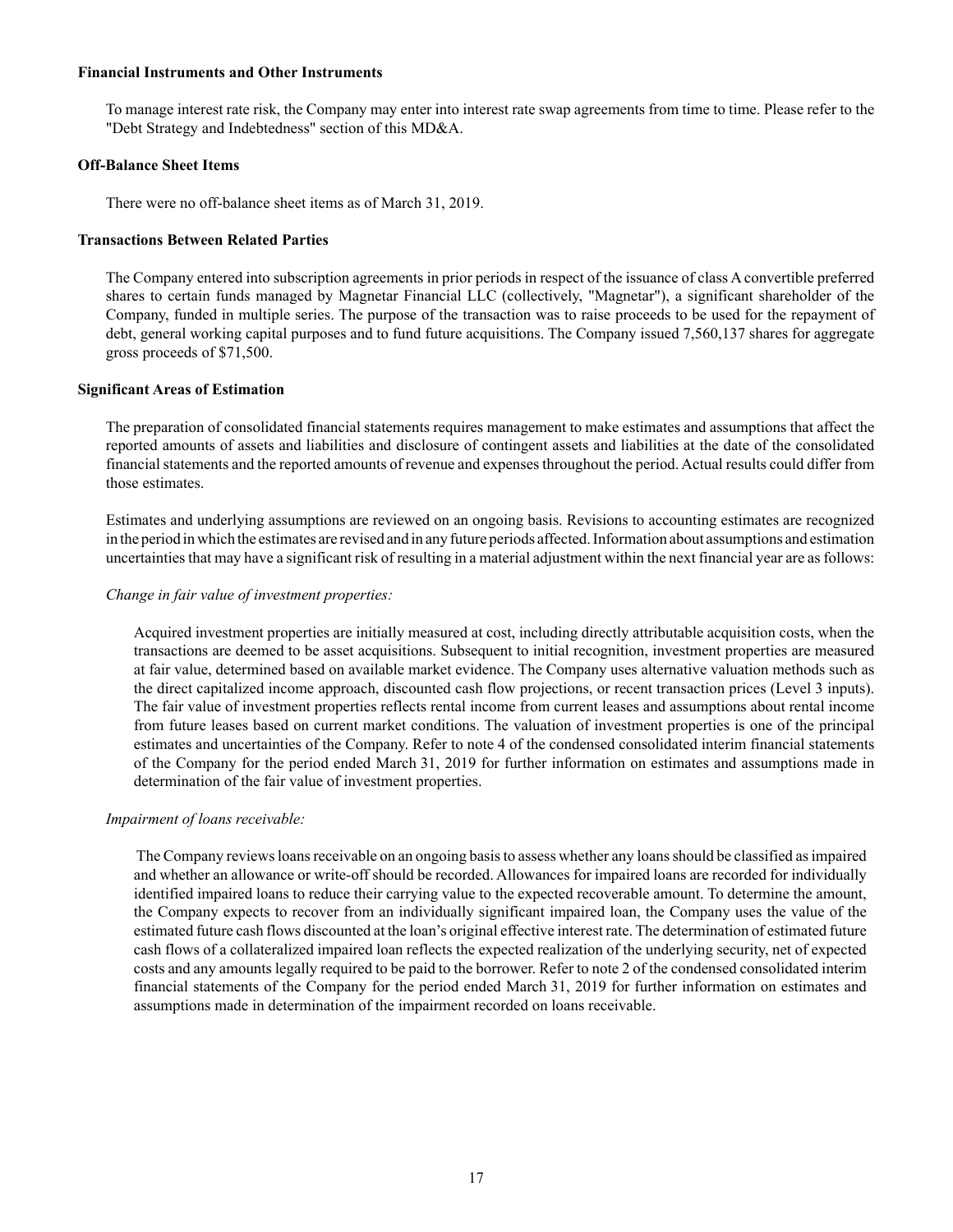## **Significant Accounting Policies and Changes in Accounting Policies**

A summary of significant accounting policies and changes in accounting policies is set forth in notes 1 and 2, respectively, of the consolidated financial statements for the period ended December 31, 2018.

The following IFRS amendments were adopted in 2019:

- (i) The Company adopted IFRS 16, Leases ("IFRS 16"), effective January 1, 2019 using the modified retrospective approach. On January 1, 2019 the Company recognized both a right-of-use asset and lease liability of \$1,490. There was no impact to equity as a result of the adoption of IFRS 16.
- (ii) On January 1, 2019, we adopted IFRIC Interpretation 23, Uncertainty over Income Tax Treatments ("IFRIC 23"), with no material impact on the Company's condensed consolidated interim financial statements.

These changes in accounting policies are further described in note 1 of the condensed consolidated interim financial statements for the period ended March 31, 2019.

## **Risks and Uncertainties**

See "Risk Factors" in the Company's 2018 AIF for a discussion of risks that could materially affect the Company, which risk factors are incorporated herein by reference.

## **Controls and Procedures**

We are committed to maintaining effective disclosure controls and procedures and internal control over financial reporting. A control system, no matter how well conceived and operated, can provide only reasonable, and not absolute, assurance that its objectives are met. As a result of the inherent limitations in all control systems, no evaluation of controls can provide absolute assurance that all control issues, including instances of fraud, if any, have been detected. These inherent limitations include, among other items: (i) that management's assumptions and judgments could ultimately prove to be incorrect under varying conditions and circumstances and (ii) the impact of isolated errors. Additionally, controls may be circumvented by the unauthorized acts of individuals, by the collusion of two or more people, or by management override. The design of any system of controls is also based, in part, upon certain assumptions about the likelihood of future events, and there can be no assurance that any design will succeed in achieving its stated goals under all potential conditions.

#### *Disclosure Controls and Procedures*

Our disclosure controls and procedures are designed to provide reasonable assurance that information required to be disclosed is recorded, processed, summarized, and reported within the time periods specified under Canadian securities laws and to include controls and procedures that are designed to ensure that information is accumulated and communicated to management, including the Chief Executive Officer and Chief Financial Officer, to allow timely decisions regarding required disclosure.

#### *Internal Controls Over Financial Reporting*

We are responsible for establishing and maintaining adequate internal controls over financial reporting to provide reasonable assurance about the reliability of financial reporting and the preparation of financial statements for external purposes in accordance with IFRS. The Chief Executive Officer and the Chief Financial Officer assessed, or caused an assessment under their direct supervision of the design of our internal controls over financial reporting as at March 31, 2019, and based on that assessment, they determined that the Company's internal controls over financial reporting were appropriately designed in accordance with the 2013 COSO framework as published by the Committee of Sponsoring Organizations of the Treadway Commission.

There were no changes in internal controls over financial reporting that occurred during the three months ended March 31, 2019 that have materially affected or are reasonably likely to materially affect the Company's internal controls over financial reporting.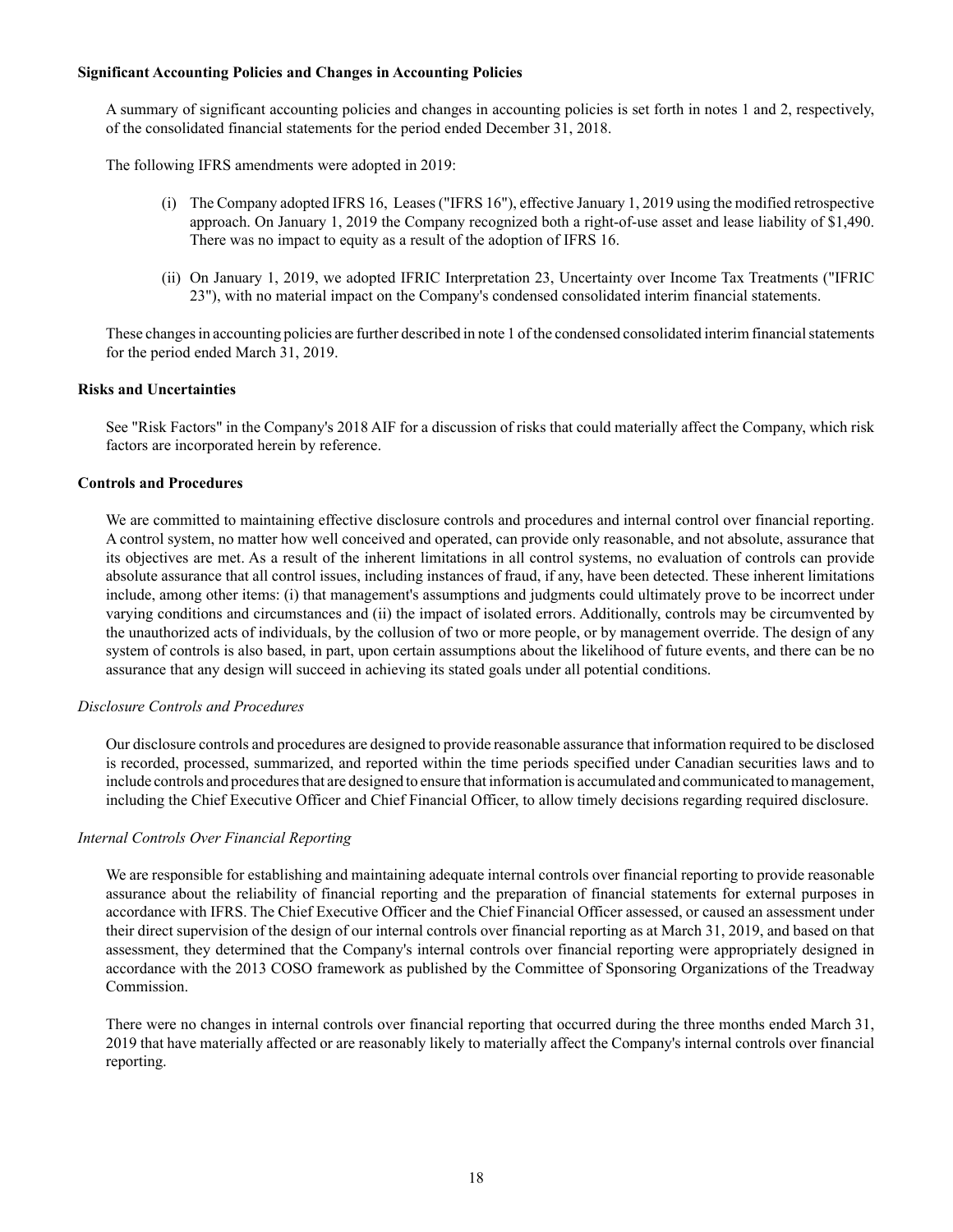#### **Outstanding Shares**

As of May 14, 2019, 53,883,828 common shares in the capital of the Company were issued and outstanding.

Each 2016 Convertible Debenture is convertible into freely tradable common shares of the Company at the option of the holder at any time prior to the earlier of January 31, 2022 and the last business day immediately preceding the date specified by the Company for redemption, at a conversion price of \$11.00 per common share. If all outstanding 2016 Convertible Debenture were converted into common shares of the Company, it would result in the issuance of 4,090,909 additional common shares.

Each 2018 Convertible Debenture is convertible into freely tradable common shares of the Company at the option of the holder on or after September 30, 2021, and prior to September 30, 2022 at a conversion price of \$10.70 per common share.

As of May 14, 2019, there were 2,802,009 Series 1 Preferred Shares outstanding, 3,172,086 Series 2 Preferred Shares outstanding and 1,586,042 Series 3 Preferred Shares outstanding. The Series 1 Preferred Shares, Series 2 Preferred Shares, and Series 3 Preferred Shares are convertible into freely tradable common shares of the Company. As of May 14, 2019, assuming the voluntary conversion of all of the Series 1 Preferred Shares, Series 2 Preferred Shares, and Series 3 Preferred Shares then outstanding, a total of 8,054,308 common shares would be issued.

## **Financial Measures**

Funds From Operations ("FFO") and Adjusted Funds From Operations ("AFFO") are supplemental measures used by management to track the Company's performance. Management believes these terms reflect the operating performance and cash flow of the Company. The Company believes that AFFO and AFFO per share provide the most effective metric by which to evaluate the performance of the Company and to most accurately identify the cash flows available for distribution to shareholders.

## *Funds From Operations*

FFO means net income in accordance with IFRS, (i) plus or minus fair value adjustments of investment properties; (ii) plus or minus gains or losses from sales of investment properties; (iii) plus or minus certain other fair value adjustments; (iv) plus transaction costs expensed as a result of the purchase of property being accounted for as a business combination; (v) plus property taxes accounted for under IFRIC 21; (vi) plus allowance for credit losses on loans and interest receivable; (vii) plus deferred income tax expense, after adjustments for equity accounted entities calculated to reflect FFO on the same basis as consolidated properties and adjustments for non-controlling interests. The use of FFO, a non-IFRS measure, combined with the required IFRS presentations, has been included for the purpose of improving the understanding of the operating results of the Company. FFO presents an operating performance measure that provides a perspective on the financial performance that is not immediately apparent from net income determined in accordance with IFRS.

FFO is a financial measure not defined under IFRS, and FFO, as presented herein, may not be comparable to similar measures presented by other real estate investment trusts or real estate enterprises.

To the extent the Company's 2016 Convertible Debentures and 2018 Convertible Debentures were dilutive to FFO per share, the related interest, amortization, and accretion expense has been added back to calculate a diluted FFO for purposes of calculating diluted FFO per share.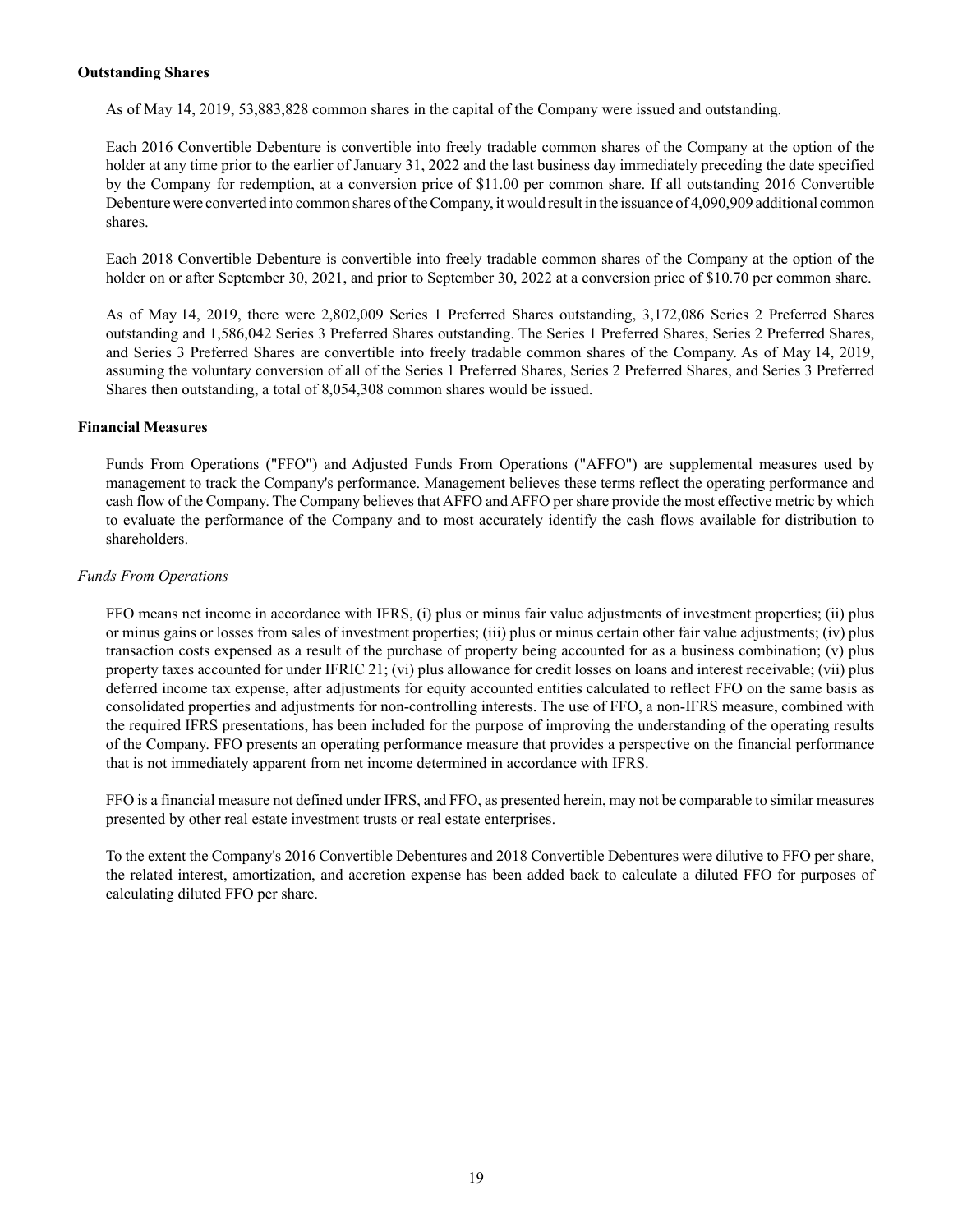The Company's FFO is calculated as follows (in thousands of U.S. dollars):

|                                                                                  | Three months ended March 31, |                    |            |  |
|----------------------------------------------------------------------------------|------------------------------|--------------------|------------|--|
|                                                                                  |                              | 2019               | 2018       |  |
| Net income for the period                                                        | \$                           | 7,205 \$           | 2,319      |  |
| Add/(deduct):                                                                    |                              |                    |            |  |
| Change in fair value of investment properties                                    |                              | (15,281)           | (4,017)    |  |
| Property taxes accounted for under IFRIC 21                                      |                              | 10,424             | 6,338      |  |
| Change in fair value of financial instruments                                    |                              | 1,811              | (147)      |  |
| Deferred income tax expense                                                      |                              | 2,848              | 1,098      |  |
| Transaction costs for business combination                                       |                              |                    | 6,116      |  |
| Allowance for credit losses on loans and interest receivable                     |                              | 491                |            |  |
| Change in non-controlling interest liability in respect of the above             |                              | (5)                |            |  |
| Adjustments for equity accounted entities                                        |                              | 5,130              |            |  |
| Funds from operations                                                            | $\mathsf{\$}$                | 12,623 \$          | 11,707     |  |
| Interest, amortization and accretion expense on 2016 Convertible Debentures      |                              | 743                | 742        |  |
| Interest, amortization and accretion expense on 2018 Convertible Debentures      |                              | 899                |            |  |
| Total diluted funds from operations                                              | \$                           | 14,265 \$          | 12,449     |  |
| Weighted average number of shares, including fully vested deferred shares: Basic |                              | 53,134,791         | 43,353,208 |  |
| Weighted average shares issued if all 2016 Convertible Debentures were converted |                              | 4,090,909          | 4,090,909  |  |
| Weighted average shares issued if all 2018 Convertible Debentures were converted |                              | 4,672,897          |            |  |
| Weighted average shares issued if all Preferred Shares were converted            |                              | 7,946,496          | 4,653,161  |  |
| Weighted average number of shares: Diluted                                       |                              | 69,845,093         | 52,097,278 |  |
| Funds from operations per share                                                  | \$                           | $0.24 \text{ } $$  | 0.27       |  |
| Diluted funds from operations per share                                          | \$                           | $0.20 \text{ }$ \$ | 0.24       |  |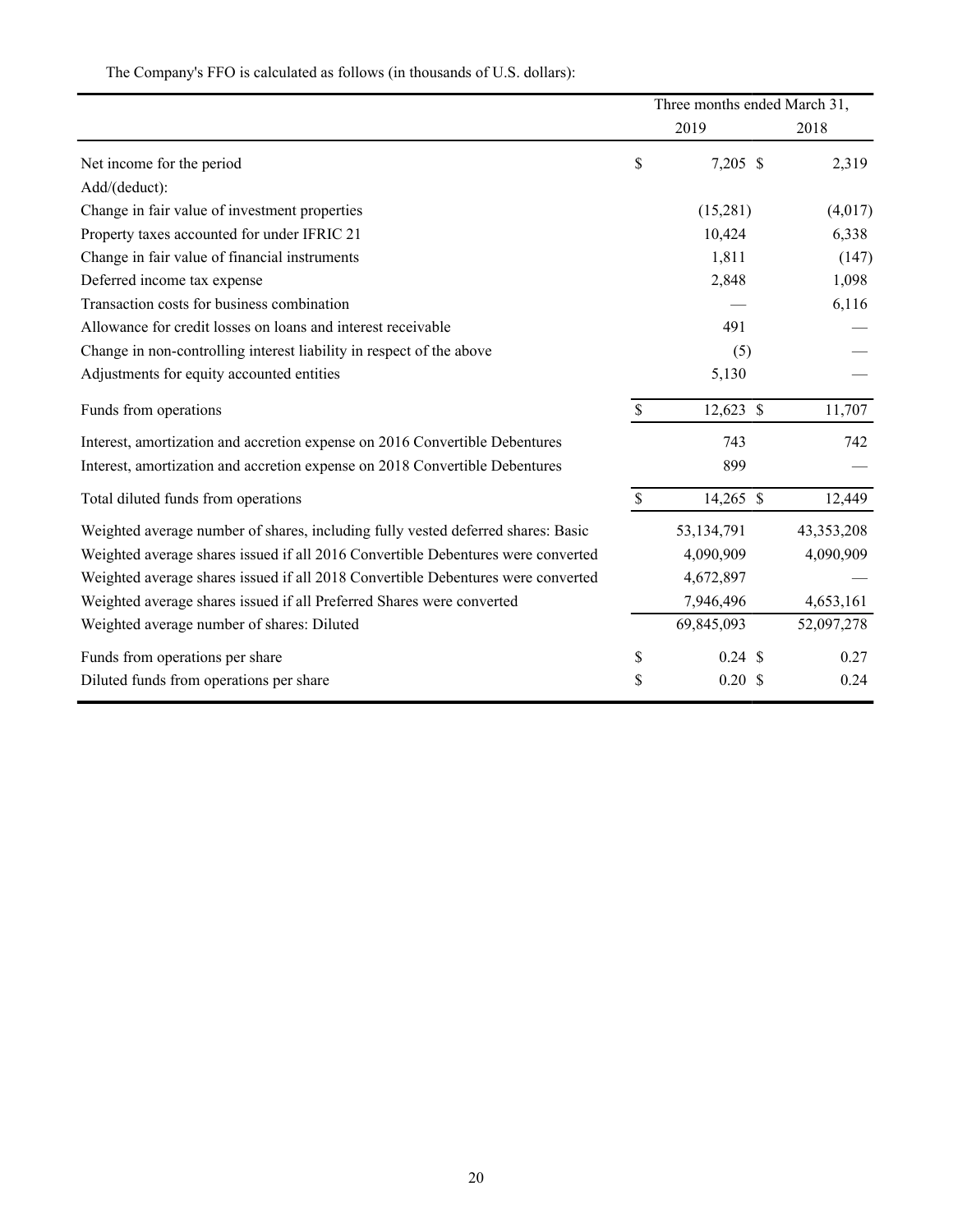#### *Adjusted Funds From Operations*

The Company maintains the view that AFFO is an effective measure of cash generated from operations, after providing for certain adjustments. AFFO means cash provided by operating activities, subject to certain adjustments, which include: (i) adjustments for certain non-cash working capital items that are not considered indicative of sustainable economic cash flow available for distribution; (ii) adjustments for interest expense on the credit facilities and mortgages payable that is included in finance costs; (iii) adjustments for cash paid for interest; (iv) add backs for compensation expense related to the Company's deferred share incentive plan; (v) add backs for payments received under the Company's income support agreements and development lease arrangements; (vi) add backs for the write-off of deferred financing costs from refinancing; and (vii) other adjustments as determined by the directors of the Company in their sole discretion.

AFFO is a financial measure not defined under IFRS, and AFFO, as presented herein, may not be comparable to similar measures presented by other real estate investment trusts or real estate enterprises.

To the extent the Company's 2016 Convertible Debentures and 2018 Convertible Debentures were dilutive to AFFO per share, the related interest has been added back to calculate a diluted AFFO for purposes of calculating diluted AFFO per share.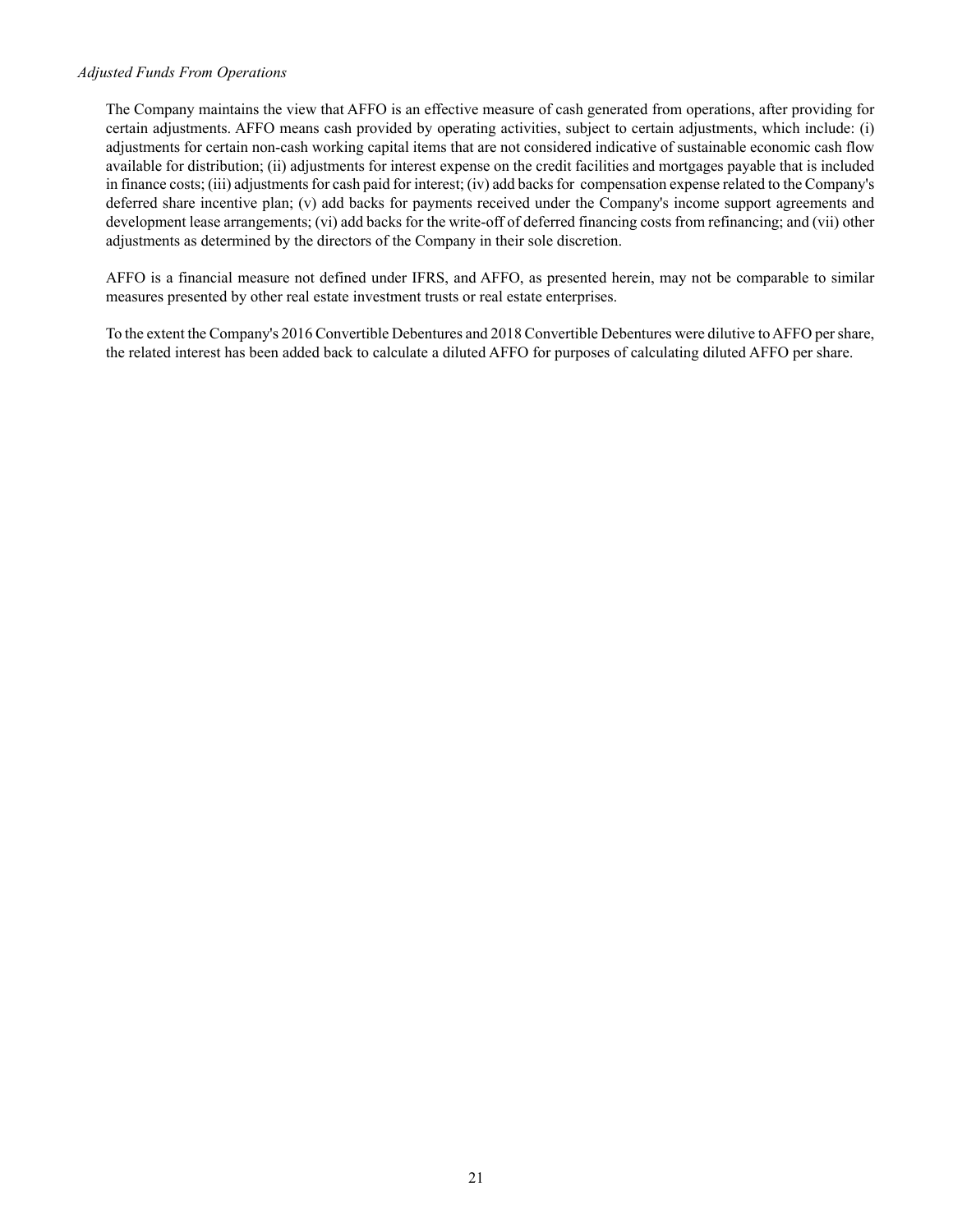| The Company's AFFO is calculated as follows (in thousands of U.S. dollars): |  |  |  |
|-----------------------------------------------------------------------------|--|--|--|
|-----------------------------------------------------------------------------|--|--|--|

|                                                                                  |             | Three months ended March 31, |               |              |  |
|----------------------------------------------------------------------------------|-------------|------------------------------|---------------|--------------|--|
|                                                                                  |             | 2019                         |               | 2018         |  |
| Cash flows provided by operating activities                                      | \$          | 2,285                        | \$            | 1,983        |  |
| Change in non-cash working capital                                               |             | 7,564                        |               | 547          |  |
| Less: interest expense $(1)$                                                     |             | (8, 337)                     |               | (5,891)      |  |
| Less: change in non-controlling interest liability                               |             | (56)                         |               | (41)         |  |
| Plus: income from joint ventures                                                 |             | (3, 813)                     |               | 806          |  |
| Plus: change in fair value of investment in MS-SW Development Fund Holdings, LLC |             |                              |               | 50           |  |
| Plus: interest paid                                                              |             | 8,293                        |               | 6,914        |  |
| Less: interest received                                                          |             | (59)                         |               | (772)        |  |
| Plus: transaction costs for business combination                                 |             |                              |               | 6,116        |  |
| Plus: non-cash portion of non-controlling interest expense                       |             | (5)                          |               | (89)         |  |
| Plus: adjustments for equity accounted entities                                  |             | 5,127                        |               | 482          |  |
| Plus: deferred share incentive plan compensation                                 |             | 349                          |               | 254          |  |
| Plus: income support and development lease payments received                     |             | 120                          |               |              |  |
| Less: capital maintenance reserve                                                |             | (492)                        |               | (267)        |  |
| Adjusted funds from operations                                                   | $\mathbb S$ | 10,976                       | \$            | 10,092       |  |
| Interest expense on 2016 Convertible Debentures                                  |             | 563                          |               | 563          |  |
| Interest expense on 2018 Convertible Debentures                                  |             | 750                          |               |              |  |
| Total diluted adjusted funds from operations                                     | $\mathbb S$ | 12,289                       | $\mathsf{\$}$ | 10,655       |  |
| Weighted average number of shares, including fully vested deferred shares: Basic |             | 53,134,791                   |               | 43, 353, 208 |  |
| Weighted average shares issued if all 2016 Convertible Debentures were converted |             | 4,090,909                    |               | 4,090,909    |  |
| Weighted average shares issued if all 2018 Convertible Debentures were converted |             | 4,672,897                    |               |              |  |
| Weighted average shares issued if all Preferred Shares were converted            |             | 7,946,496                    |               | 4,653,161    |  |
| Weighted average number of shares: Diluted                                       |             | 69,845,093                   |               | 52,097,278   |  |
| Adjusted funds from operations per share                                         | \$          | 0.21                         | \$            | 0.23         |  |
| Diluted adjusted funds from operations per share                                 | \$          | 0.18                         | \$            | 0.20         |  |
| Dividends declared                                                               | \$          | 9,774                        | $\mathcal{S}$ | 8,012        |  |
| Payout ratio <sup>(2)</sup>                                                      |             | 89%                          |               | 79%          |  |
| Effective payout ratio <sup>(2)</sup>                                            |             | 72%                          |               | 78%          |  |

(1) Includes interest expense on the credit facilities, mortgages payable, convertible debentures, interest rate swaps, write off of deferred financing costs from refinancing and interest income earned on notes receivable included in finance costs.

(2) Payout ratio is calculated by dividing the common share dividends declared by AFFO. Effective payout ratio is calculated by dividing common share dividends payable in cash, as adjusted for Dividend Reinvestment Plan ("DRIP") participation, by AFFO.

The Company entered into leases, each with 18 year terms, on two properties in Houston, Texas in which cash rent over the initial 12-18 month term was set to approximate debt service on the corresponding property. After the initial period, the leases will escalate to full yield. The lease structure on the first property transitioned to full yield in February of 2019. The second of these properties is expected to return to full yield by January of 2020.

The Company deducts a capital maintenance reserve in its calculation of AFFO based on estimated quarterly expenditures related to sustaining and maintaining existing space. Expenditures that are related to new development or revenue enhancing renovations are excluded from this calculation.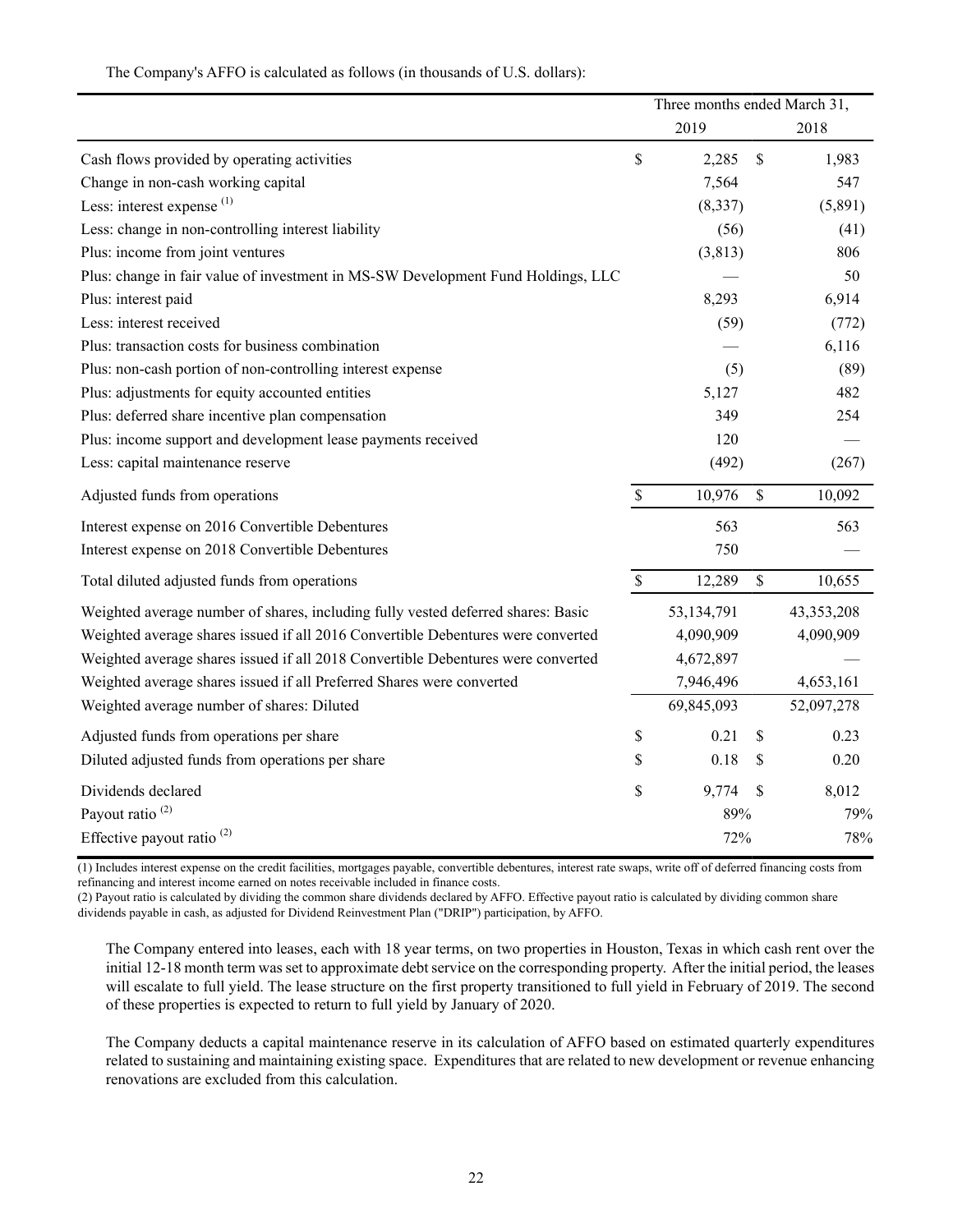# **Cash Dividends**

|                                                                                                                          | Three months ended March 31, |                    |                    |  |
|--------------------------------------------------------------------------------------------------------------------------|------------------------------|--------------------|--------------------|--|
|                                                                                                                          |                              | 2019               | 2018               |  |
| Cash flows provided by operating activities                                                                              | S                            | 2,285 \$           | 1,983              |  |
| Net income (loss)                                                                                                        |                              | 7,205              | 2,319              |  |
| Total dividends declared                                                                                                 |                              | 9.774              | 8,012              |  |
| Cash provided by operating activities in shortfall of<br>total dividends<br>Shortfall of net income over total dividends |                              | (7,489)<br>(2,569) | (6,029)<br>(5,693) |  |

Non-cash items relating to fair value adjustments of investment properties and the Company's financial instruments, amortization of financing costs and deferred income tax expense are deducted from or added to net income and have no impact on cash available to pay current dividends. Total dividends for the three months ended March 31, 2019 exceeded cash flows provided by operating activities largely due to non-cash expenses, working capital changes and operating cash flow from joint arrangements, which may be realized in the form of cash distributions to meet future cash needs. Total dividends for the three months ended March 31, 2019 exceeded net income primarily due to non-cash items. Of the \$9,774 dividends declared, \$1,882 was paid in the form of shares issued through the Dividend Reinvestment Plan ("DRIP"). The resulting cash provided by operating activities in shortfall of cash dividends is (\$5,607) and the shortfall of net income over cash dividends is (\$687).

The Company believes its current distributions are sustainable.

## **Operational Measures**

The Company reports on certain metrics related to the underlying operations in its stabilized income properties. The Company has defined stabilized income properties as follows:

*Long-term care facilities and transitional care properties* - stabilized upon the earlier of 80% occupancy at the underlying operating level for two consecutive quarters and 24 months after opening.

*Assisted living facilities* - stabilized upon the earlier of 90% occupancy for two consecutive quarters and 36 months after opening.

Stabilized properties generally include any triple-net lease property unless it is:

1. A new development that is not yet complete,

2. Not yet stabilized and within 12 months of the above criteria,

3. Newly acquired and/or undergoing a major renovation or otherwise being repositioned or in transition to a new operator, or

4. Held for sale.

The Company believes relevant metrics for evaluating the performance of the underlying operations in stable, triple-net leased assets include operator lease coverage and occupancy. The Company's operator performance metrics are calculated utilizing data that is one quarter in arrears (i.e. as of and through December 31, 2018 for this reporting period), and, where master leases are in place for portfolios of multiple asset types, using allocated rents pursuant to consistent methodologies.

All operator data is made available solely from information as provided by the operators and has not been independently verified by the Company.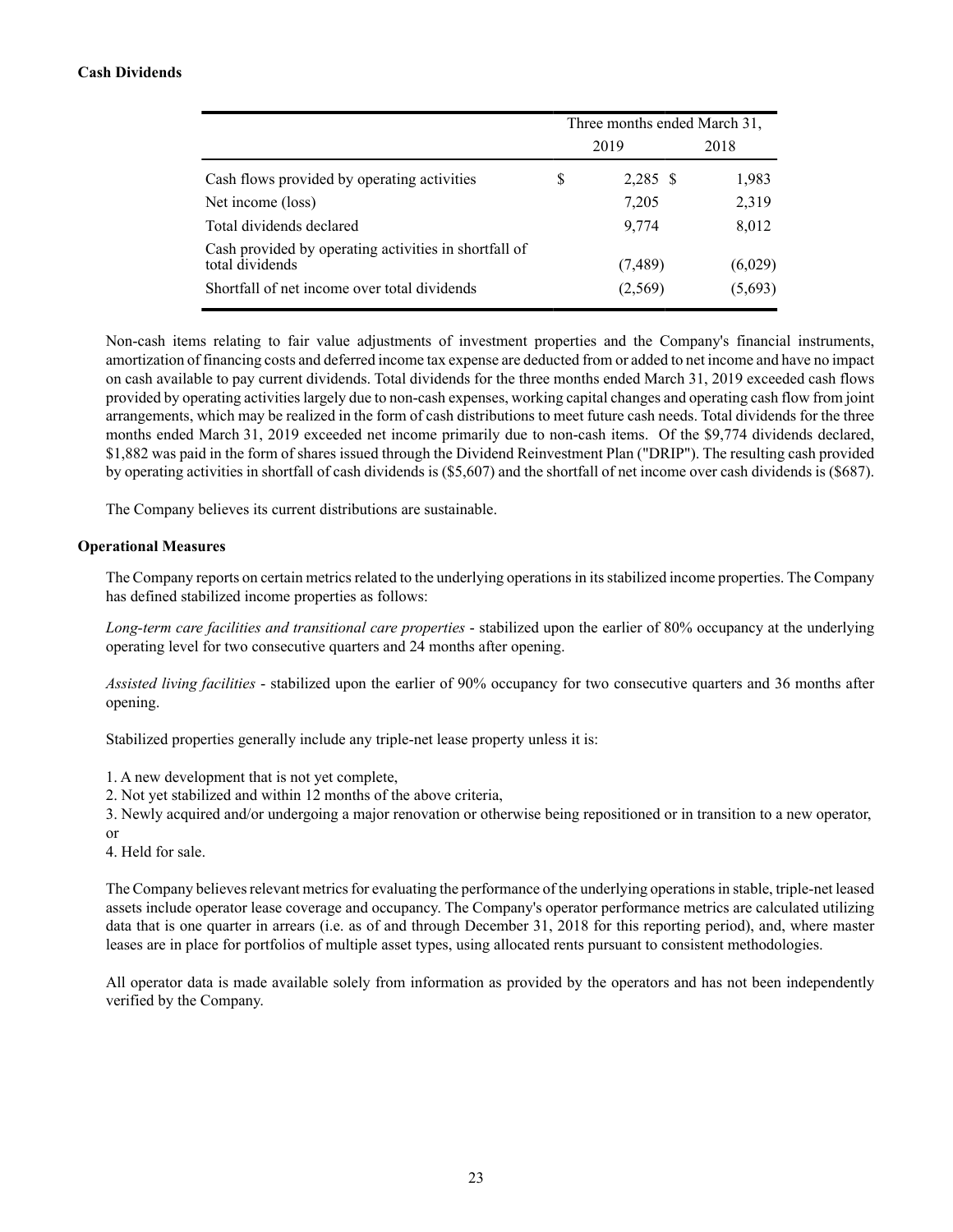# *Triple Net Lease Portfolio*

# *Operator Lease Coverage*

Operator lease coverage is a measure of a tenant's ability to meet their cash rent and other obligations during its normal course of business. The Company believes that both EBITDAR and EBITDARM (as defined below) provide insight to the core operations at the facility level. Metrics provided below are for the trailing 12 month ("TTM") period for all stabilized assets. The stabilized triple-net lease portfolio through December 31, 2018 includes 33 properties.

For purposes of the TTM calculations, the Company has included only the period for which the stabilized properties have been owned by the Company and, therefore, the TTM metrics shown may include less than 12 months in the calculations. The metrics presented below represent all stabilized income properties, which includes assist living, independent living, longterm care, and transitional care properties.

EBITDAR (earnings before interest, income taxes, depreciation, amortization, and rent) lease coverage is calculated by dividing the TTM EBITDAR generated by corresponding cash rent due over the same period. The Company's stabilized portfolio generated EBITDAR lease coverage of 1.2.

EBITDARM (earnings before interest, income taxes, depreciation, amortization, rent, and management fees) lease coverage is also used by the Company. Together with EBITDAR lease coverage, EBITDARM lease coverage allows the Company to evaluate operations at each property by eliminating management fees, which can vary based on the operator/tenant and its negotiated structure with the Company. The Company believes EBITDARM is valuable because it isolates operational performance to the results of the direct operations within the facility. The Company's stabilized portfolio generated EBITDARM lease coverage of 1.5.

Through certain of its leases with operators, the Company has the ability to claw back the management fees that the operator is able to pay. This provision in the leases is enforceable when certain performance metrics are not met, as defined within the lease agreements. This mechanism further enhances the Company's position relative to the performance and risk mitigation within the portfolio.

# *Operator Occupancy*

The Company also utilizes operator occupancy percentage to evaluate underlying operations within the portfolio. Occupancy percentage is calculated by dividing the actual number of revenue generated days occupied during the period by the maximum available revenue days available for the period. Metrics provided below are for the TTM period for all stabilized assets based on the Company's definition of stabilization.

For the TTM period ended December 31, 2018, the Company's stabilized portfolio had an occupancy percentage of 85%.

# *Joint Venture/Joint Arrangement Portfolio*

The Company's joint venture/joint arrangement portfolio consists of seniors housing assets in which the Company has ownership of both the property and operations. The Company's stabilized joint arrangement portfolio consists of 16 properties through December 31, 2018.

Based upon the Company's ownership structure in these assets, the Company believes the most relevant operational metrics will include occupancy, net operating income and year over year revenue growth metrics. For the period ended December 31, 2018, the occupancy in the stabilized joint arrangement portfolio was 89%. As comparative periods become available in the Company's ownership period, the Company anticipates that additional metrics will be included in future filings.

# *Medical Office Building Portfolio*

The Company's medical office building portfolio consists of multi tenant medical office buildings in which the Company has full ownership of the property. The Company's stabilized medical office building portfolio consists of 11 properties through December 31, 2018 in the United States and Canada.

The Company utilizes occupancy as a percentage of gross leasable area in addition to other financial metrics when evaluating performance in its medical office building portfolio. For the period ended December 31, 2018, occupancy in the stabilized